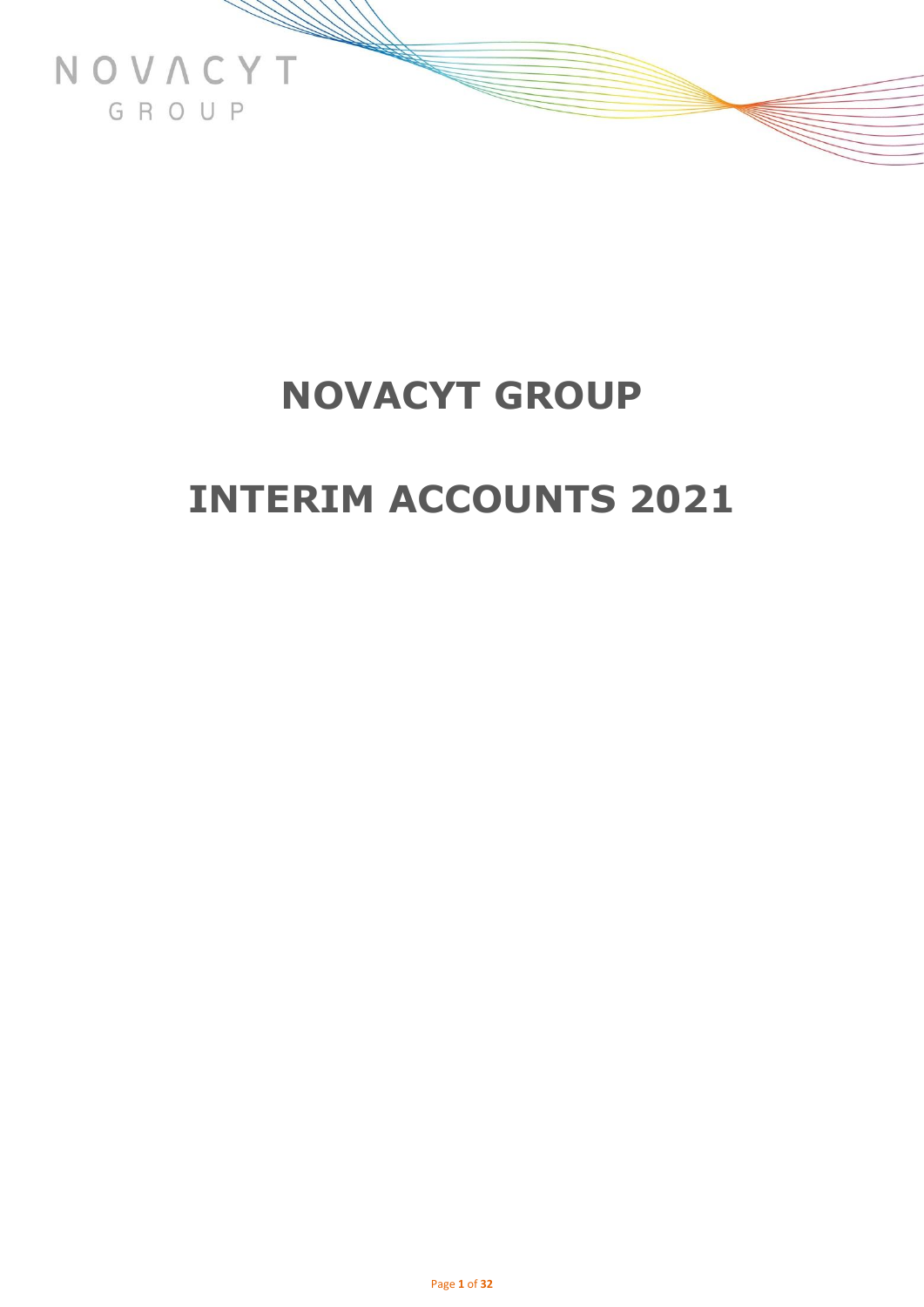# **Consolidated income statement as at 30 June 2021**

NOVACYT

GROUP

|                                                       |                | (Unaudited)<br>Six month | (Unaudited)<br>Six month |
|-------------------------------------------------------|----------------|--------------------------|--------------------------|
|                                                       |                | 30 June                  | 30 June                  |
| Amounts in £'000                                      | <b>Notes</b>   | 2021                     | $2020$ (*)               |
| <b>Continuing Operations</b>                          |                |                          |                          |
|                                                       |                |                          |                          |
| Revenue                                               | $\overline{4}$ | 53,950                   | 63,257                   |
| Cost of sales                                         | 6              | $-15,906$                | $-10,584$                |
| Cost of sales - exceptional                           | $\overline{7}$ | $-35,770$                |                          |
| <b>Gross profit</b>                                   | 8              | 2,274                    | 52,673                   |
|                                                       |                |                          |                          |
| Sales, marketing and distribution expenses            |                | $-3,370$                 | $-1,718$                 |
| Research and development expenses                     |                | $-1,881$                 | $-518$                   |
| General and administrative expenses                   |                | $-10,769$                | $-7,897$                 |
| Governmental subsidies                                |                | 208                      |                          |
|                                                       |                |                          |                          |
| Operating (loss)/profit before exceptional items      |                | $-13,538$                | 42,540                   |
|                                                       |                |                          |                          |
| Other operating income                                |                |                          | 4                        |
| Other operating expenses                              |                | $-63$                    | $-308$                   |
| Operating (loss)/profit after exceptional items       |                | $-13,601$                | 42,236                   |
|                                                       |                |                          |                          |
| Financial income                                      | 9              | 233                      | 76                       |
| Financial expense                                     | 9              | $-1,773$                 | $-2,002$                 |
|                                                       |                |                          |                          |
| (Loss)/profit before tax                              |                | $-15,141$                | 40,310                   |
|                                                       |                |                          |                          |
| Tax income/(expense)                                  | 10             | 2,466                    | $-5,179$                 |
|                                                       |                |                          |                          |
| (Loss)/profit after tax attributable to owners of the |                | $-12,675$                | 35,131                   |
| company                                               |                |                          |                          |
| (Loss)/profit per share (£)                           | 11             | $-0.18$                  | 0.53                     |
| Diluted (loss) /profit per share (£)                  | 11             | $-0.18$                  | 0.53                     |
|                                                       |                |                          |                          |

(\*) The comparative information for 2020 has been restated to reflect the change in presentation currency of the Group (see Note 2).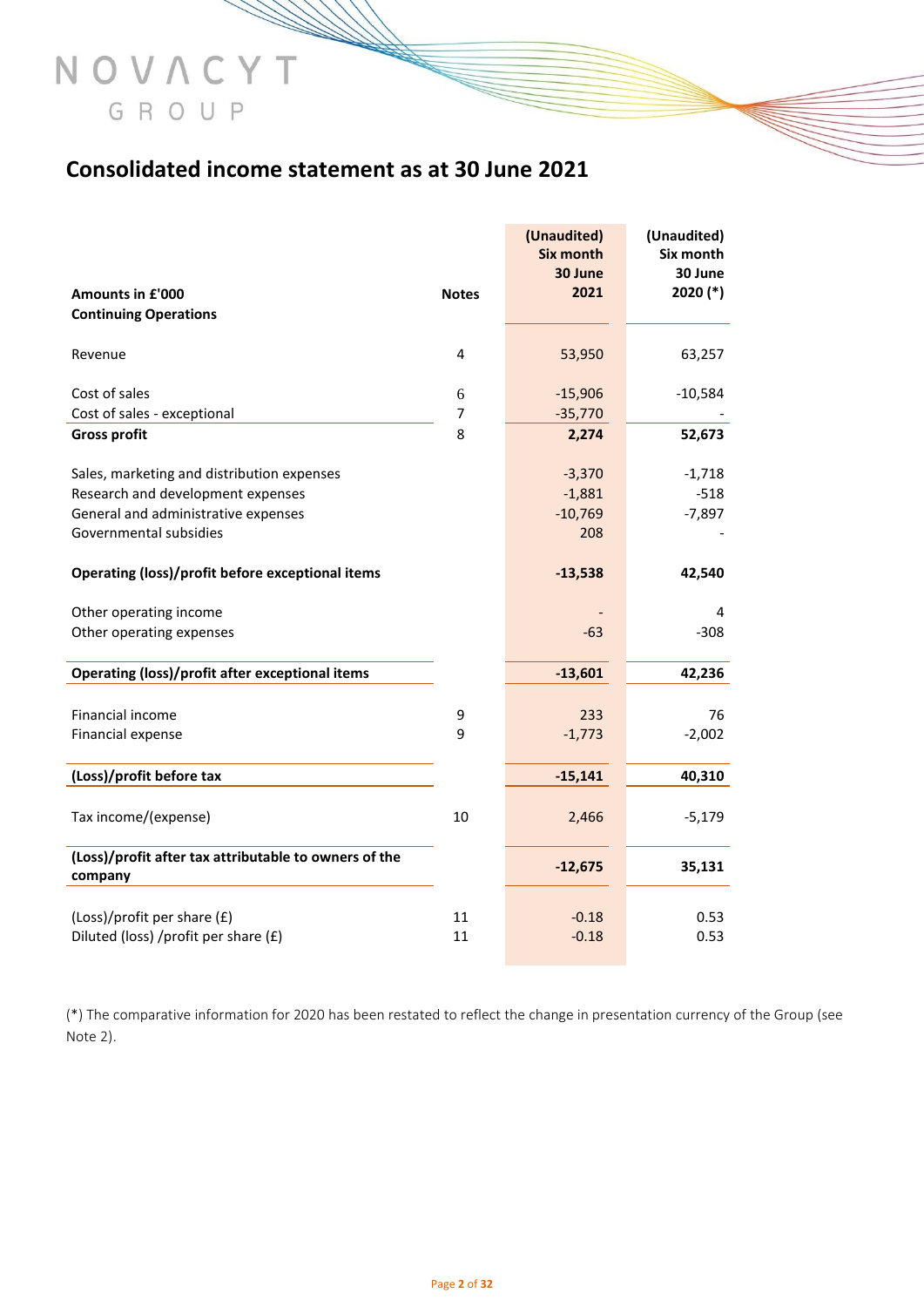# **Consolidated statement of comprehensive income as at 30 June 2021**

|                                                       | (Unaudited) | (Unaudited) |
|-------------------------------------------------------|-------------|-------------|
|                                                       | Six month   | Six month   |
|                                                       | 30 June     | 30 June     |
| Amounts in £'000                                      | 2021        | $2020$ (*)  |
|                                                       |             |             |
| (Loss)/profit after tax                               | $-12,675$   | 35,131      |
|                                                       |             |             |
|                                                       |             |             |
| Items that may be reclassified subsequently to profit |             |             |
| or loss:                                              |             |             |
|                                                       |             |             |
| <b>Translation reserves</b>                           | 530         | 771         |
|                                                       |             |             |
| Total comprehensive (loss)/profit                     | $-12,145$   | 35,902      |
|                                                       |             |             |
| Comprehensive (loss)/profit attributable to:          |             |             |
|                                                       |             |             |
| Owners of the company (**)                            | $-12,145$   | 35,902      |

(\*) The comparative information for 2020 has been restated to reflect the change in presentation currency of the Group (see Note 2).

(\*\*) There are no non-controlling interests.

NOVAC

GROUP

YT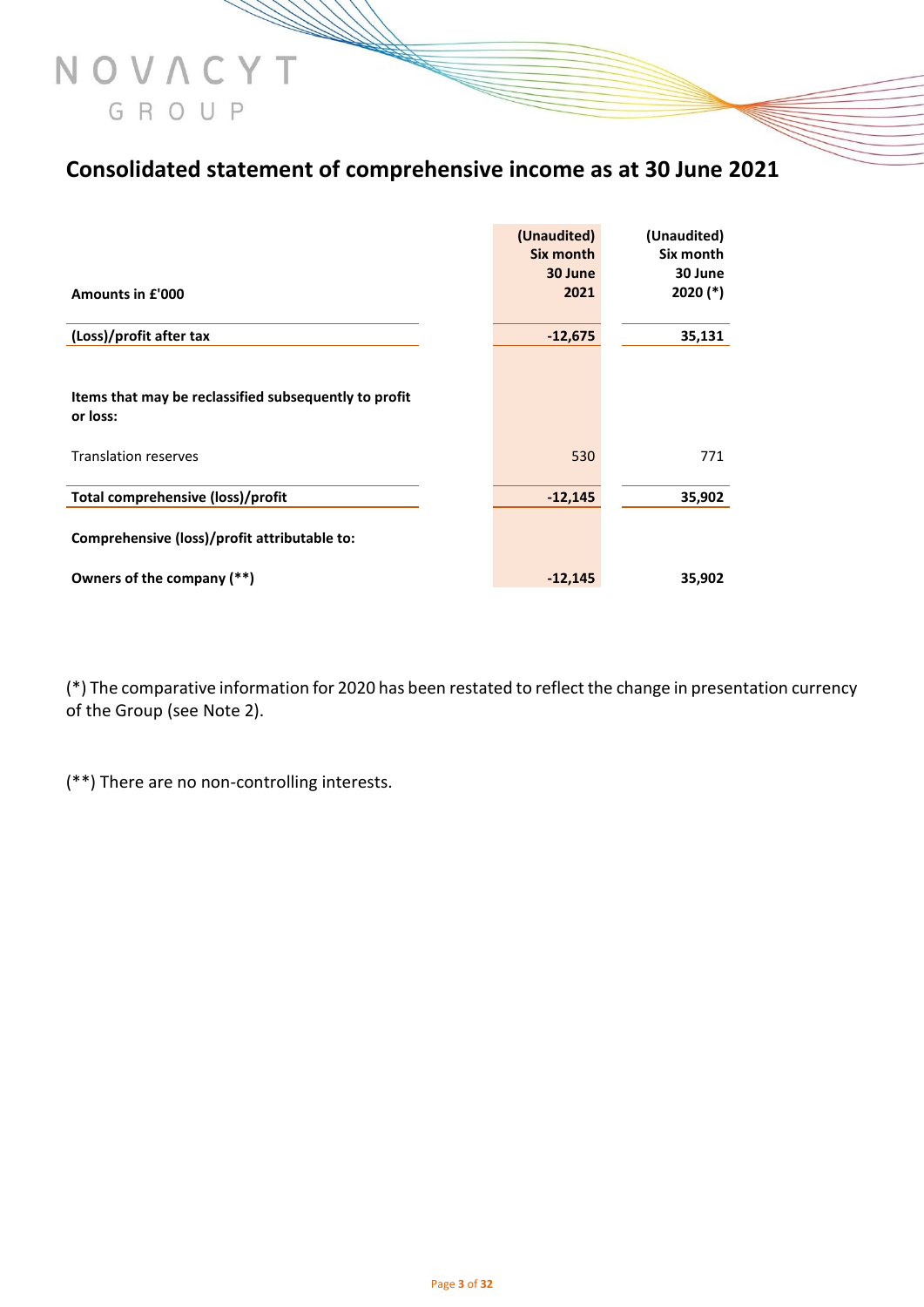# **Statement of financial position as at 30 June 2021**

NOVACYT

GROUP

|                                                  |              | (Unaudited)<br>Six month | (Audited)<br>Year ended |
|--------------------------------------------------|--------------|--------------------------|-------------------------|
|                                                  |              | 30 June                  | 31 December             |
| Amounts in £'000                                 | <b>Notes</b> | 2021                     | 2020                    |
|                                                  |              |                          |                         |
|                                                  |              |                          |                         |
| Goodwill                                         |              | 17,457                   | 17,877                  |
| Other intangible assets                          |              | 3,901                    | 4,255                   |
| Property, plant and equipment                    |              | 3,236                    | 1,643                   |
| Right of use assets                              |              | 1,890                    | 2,259                   |
| Non-current financial assets                     |              | 126                      | 138                     |
| Deferred tax assets                              |              | 2,535                    | 3,023                   |
| Other long-term assets                           |              | 104                      | 96                      |
| <b>Total non-current assets</b>                  |              | 29,249                   | 29,291                  |
| Inventories and work in progress                 | 12           | 15,127                   | 29,888                  |
| Trade and other receivables                      | 13           | 40,570                   | 79,592                  |
| Tax receivables                                  | 14           | 17,725                   |                         |
| Prepayments and short-term deposits              |              | 2,293                    | 3,731                   |
| Investments short-term                           |              | 9                        | 9                       |
| Cash and cash equivalents                        |              | 77,204                   | 91,765                  |
| <b>Total current assets</b>                      |              | 152,928                  | 204,985                 |
|                                                  |              |                          |                         |
| <b>Total assets</b>                              |              | 182,177                  | 234,276                 |
|                                                  |              |                          |                         |
| Bank overdrafts and current portion of long-term |              |                          |                         |
| borrowings                                       |              |                          |                         |
| Lease liabilities short-term                     |              | 365                      | 414                     |
| Contingent consideration short-term              |              | 1,037                    | 1,022                   |
| Provisions short-term                            | 15           | 19,852                   | 19,856                  |
| Trade and other liabilities                      | 16           | 12,826                   | 36,784                  |
| <b>Tax liabilities</b>                           | 10           |                          | 15,116                  |
| Other current liabilities                        |              | 192                      | 950                     |
| <b>Total current liabilities</b>                 |              | 34,272                   | 74,142                  |
| Net current assets/(liabilities)                 |              | 118,656                  | 130,843                 |
|                                                  |              |                          |                         |
| Lease liabilities long-term                      |              | 1,707                    | 1,964                   |
| Contingent consideration long-term               |              | 824                      | 812                     |
| Provisions long-term                             | 15           | 181                      | 242                     |
| Deferred tax liabilities                         |              | 1,034                    | 800                     |
| Other liabilities long-term                      |              | 5,608                    | 5,606                   |
| <b>Total non-current liabilities</b>             |              | 9,354                    | 9,424                   |
| <b>Total liabilities</b>                         |              |                          |                         |
|                                                  |              | 43,626                   | 83,566                  |
| <b>Net assets</b>                                |              | 138,551                  | 150,710                 |
|                                                  |              |                          |                         |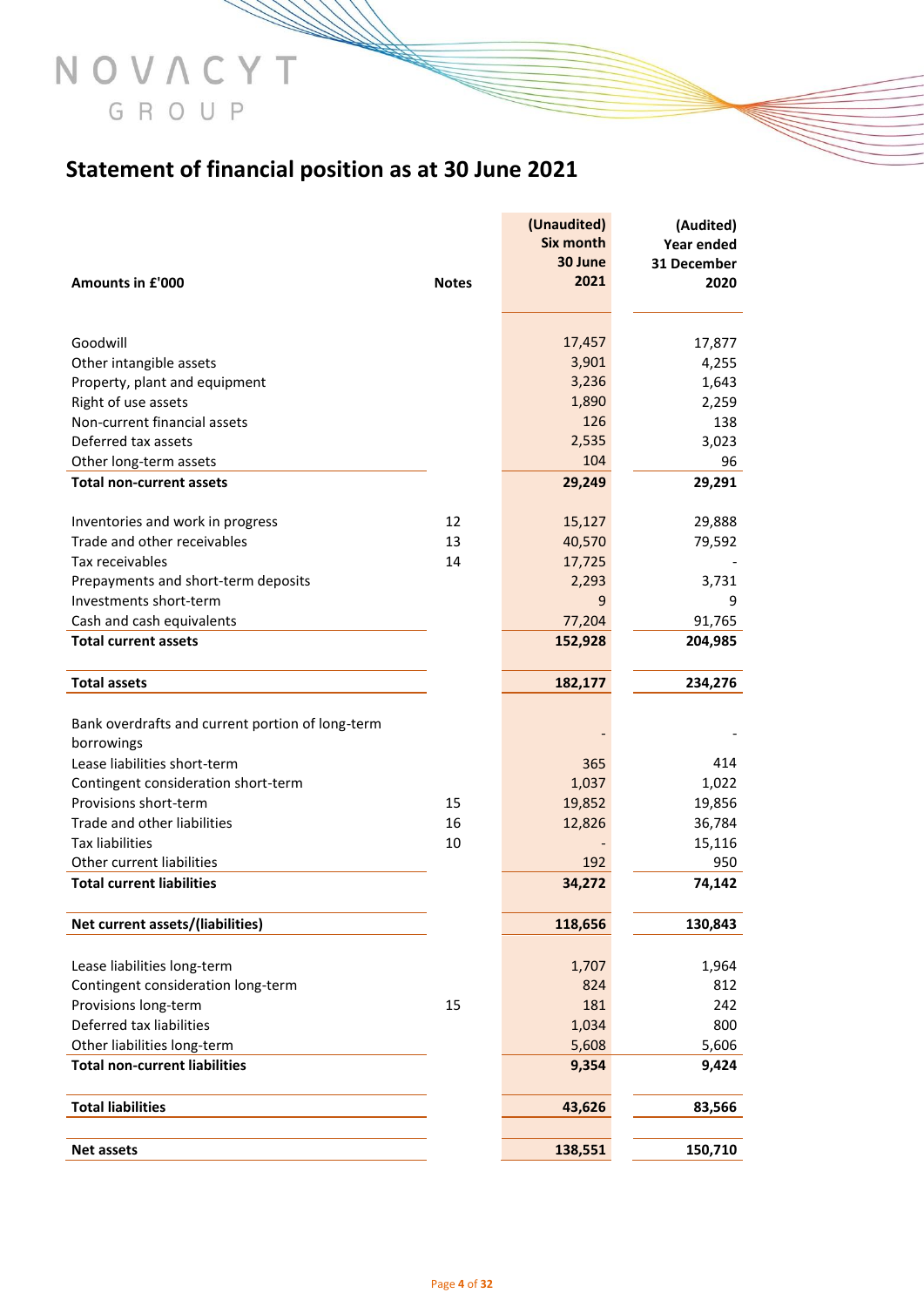# **Statement of financial position as at 30 June 2021 (continued)**

NOVACYT

GROUP

|                                      |              | (Unaudited)<br>Six month | (Audited)<br>Year ended |
|--------------------------------------|--------------|--------------------------|-------------------------|
| Amounts in £'000                     | <b>Notes</b> | 30 June<br>2021          | 31 December<br>2020     |
| Share capital                        | 17           | 4,053                    | 4,053                   |
| Share premium account                |              | 50,671                   | 50,671                  |
| Own shares                           |              | -63                      | -49                     |
| Other reserves                       |              | $-1,506$                 | $-2,036$                |
| Equity reserve                       |              | 1,155                    | 1,155                   |
| Retained earnings                    |              | 84,241                   | 96,916                  |
| Total equity - owners of the company |              | 138,551                  | 150,710                 |
| <b>Total equity</b>                  |              | 138,551                  | 150,710                 |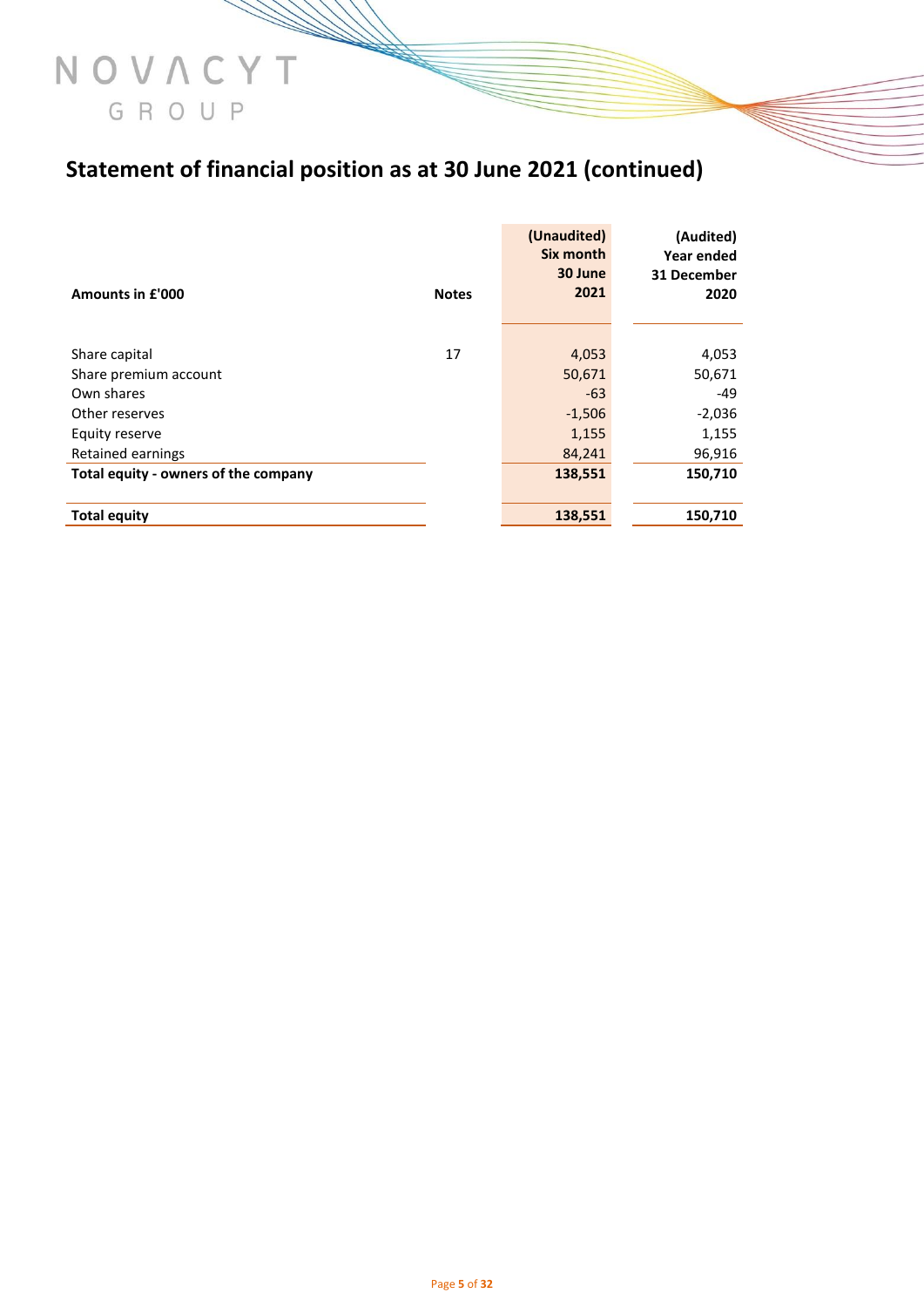# **Statement of changes in equity as at 30 June 2021**

NOVACYT

GROUP

| Amounts in £'000                                           |              |              |                          |               | Other group reserves                |                    |                                     |                |                          |              |
|------------------------------------------------------------|--------------|--------------|--------------------------|---------------|-------------------------------------|--------------------|-------------------------------------|----------------|--------------------------|--------------|
|                                                            |              |              |                          |               | <b>Acquisition</b><br>of the shares |                    | Other<br>comprehensive<br>income on |                |                          |              |
|                                                            | <b>Share</b> | <b>Share</b> | Own                      | <b>Equity</b> | of Primer                           | <b>Translation</b> | retirement                          |                | Retained                 | <b>Total</b> |
|                                                            | capital      | premium      | shares                   | reserves      | Design                              | reserve            | benefits                            | <b>Total</b>   | earnings                 | equity       |
|                                                            |              |              |                          |               |                                     |                    |                                     |                |                          |              |
| Balance at 1 January 2020                                  | 3,311        | 46,999       | $-141$                   | 336           | $-2,407$                            | 491                | -8                                  | $-1,924$       | $-36,119$                | 12,462       |
| <b>Translation differences</b>                             |              |              |                          |               |                                     | $-112$             |                                     | $-112$         |                          | $-112$       |
| Profit for the period                                      |              |              |                          |               |                                     |                    |                                     | $\overline{a}$ | 132,423                  | 132,423      |
| <b>Total comprehensive</b><br>income/(loss) for the period |              |              |                          |               |                                     | $-112$             |                                     | $-112$         | 132,423                  | 132,311      |
| Issue of share capital                                     | 567          | 2,011        |                          |               |                                     |                    |                                     |                |                          | 2,578        |
| Own shares acquired/sold in the<br>period                  |              |              | 92                       |               |                                     |                    |                                     |                |                          | 92           |
| Conversion of warrants and debts                           | 175          | 1,661        | $\overline{\phantom{a}}$ | 819           | $\overline{a}$                      | ÷.                 | ٠                                   |                | 612                      | 3,267        |
| <b>Balance at 31 December 2020</b>                         | 4,053        | 50,671       | $-49$                    | 1,155         | $-2,407$                            | 379                | -8                                  | $-2,036$       | 96,916                   | 150,710      |
| <b>Translation differences</b>                             |              |              |                          |               | ٠                                   | 530                | $\blacksquare$                      | 530            | $\overline{\phantom{a}}$ | 530          |
| Loss for the period                                        |              |              |                          |               |                                     |                    | $\overline{\phantom{a}}$            |                | $-12,675$                | $-12,675$    |
| <b>Total comprehensive</b><br>(loss)/income for the period |              |              |                          |               |                                     | 530                |                                     | 530            | $-12,675$                | $-12,145$    |
| Own shares acquired/sold in the<br>period                  |              |              | $-14$                    |               |                                     |                    |                                     |                |                          | $-14$        |
| Balance at 30 June 2021                                    | 4,053        | 50,671       | $-63$                    | 1,155         | $-2,407$                            | 909                | -8                                  | $-1,506$       | 84,241                   | 138,551      |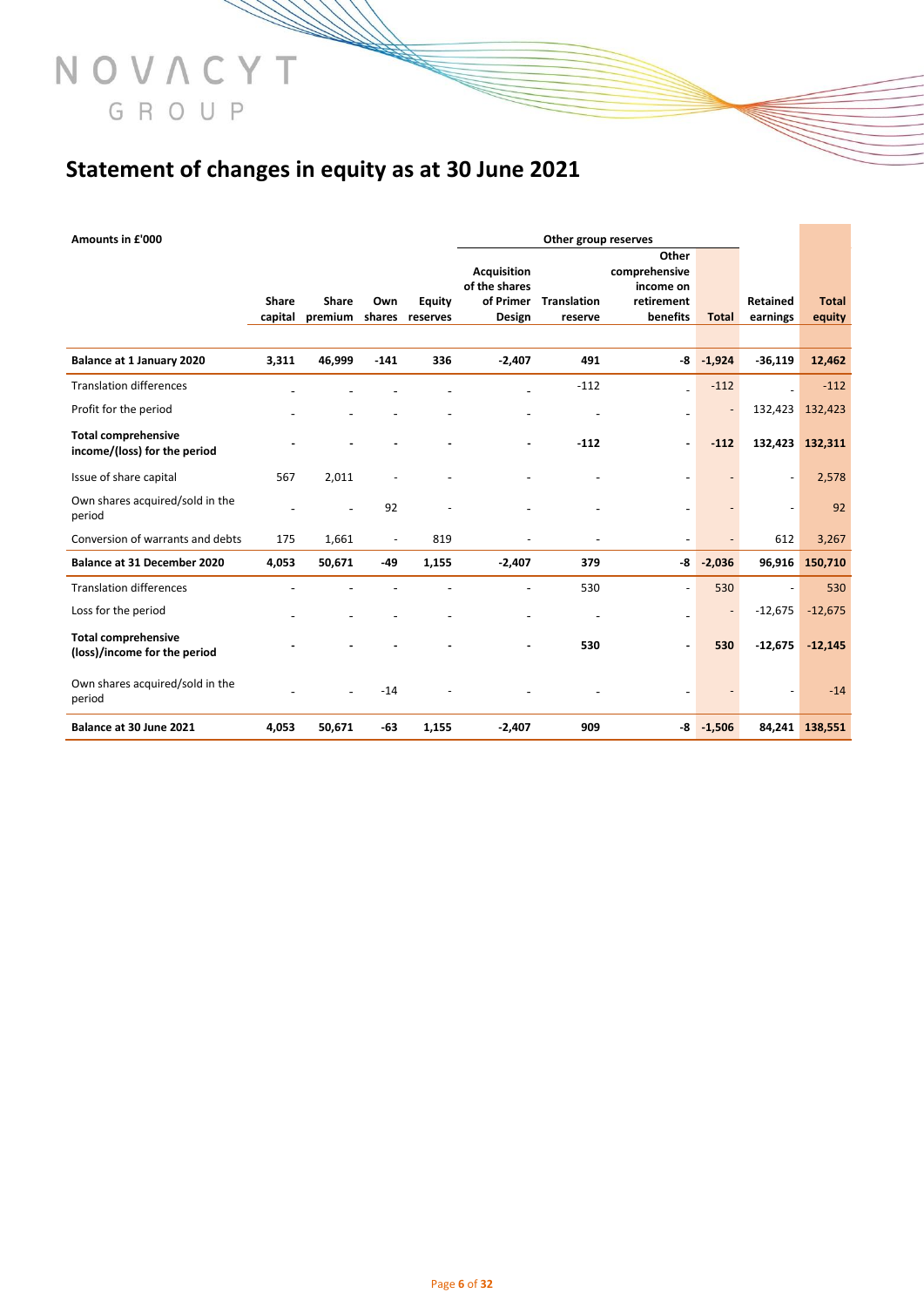# **Statement of cash flows as at 30 June 2021**

| Amounts in £'000                                         | <b>Notes</b> | (Unaudited)<br>Six month<br>30 June<br>2021 | (Unaudited)<br>Six month<br>30 June<br>$2020$ (*) |
|----------------------------------------------------------|--------------|---------------------------------------------|---------------------------------------------------|
| Net cash (used in)/from operating activities             | 18           | $-12,179$                                   | 21,504                                            |
| <b>Investing activities</b>                              |              |                                             |                                                   |
| Proceeds from disposal of property, plant and equipment  |              |                                             | 3                                                 |
| Purchases of patents and trademarks                      |              | $-115$                                      | $-38$                                             |
| Purchases of property, plant and equipment               |              | $-1,924$                                    | $-234$                                            |
| Variation of deposits                                    |              | 63                                          | 68                                                |
| Acquisition of subsidiaries net of cash acquired         |              | 17                                          | 6                                                 |
| Net cash used in investing activities                    |              | $-1,959$                                    | $-195$                                            |
| <b>Financing activities</b>                              |              |                                             |                                                   |
| Repayments of lease liabilities                          |              | $-230$                                      | $-177$                                            |
| Repayments of other borrowings and financial liabilities |              |                                             | $-5,060$                                          |
| Proceeds from issue of shares                            |              |                                             | 2,542                                             |
| (Purchase)/disposal of own shares - Net                  |              | $-50$                                       | 31                                                |
| Repayment of other short-term financing facilities       |              |                                             | $-677$                                            |
| Interest paid                                            |              | $-91$                                       | $-1,580$                                          |
| Net cash used in financing activities                    |              | $-371$                                      | $-4,921$                                          |
|                                                          |              |                                             |                                                   |
| Net (decrease)/increase in cash and cash equivalents     |              | $-14,509$                                   | 16,388                                            |
| Cash and cash equivalents at beginning of year           |              | 91,765                                      | 1,578                                             |
| Effect of foreign exchange rate changes                  |              | $-52$                                       | $-730$                                            |
| Cash and cash equivalents at end of period               |              | 77,204                                      | 17,236                                            |

(\*) The comparative information for 2020 has been restated to reflect the change in presentation currency of the Group (see Note 2).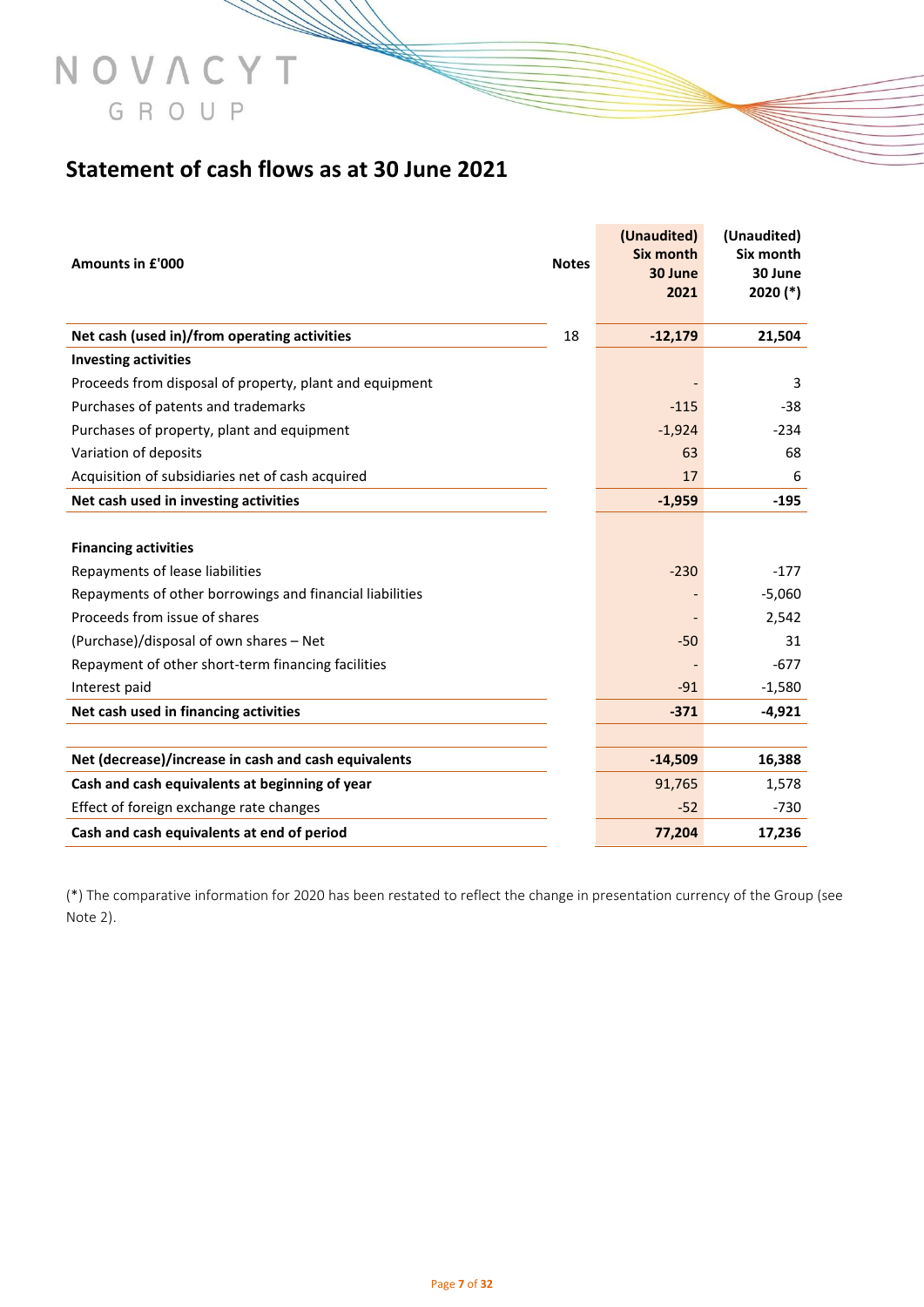

#### **NOTES TO THE INTERIM FINANCIAL STATEMENTS FOR THE SIX MONTH PERIOD TO 30 JUNE 2021**

#### **1. GENERAL INFORMATION AND BASIS OF PREPARATION**

The Novacyt Group is an international diagnostics business generating an increasing portfolio of invitro and molecular diagnostic tests. Its core strengths lie in diagnostics product development, commercialisation, contract design and manufacturing. The Group's lead business units comprise of Primerdesign and Lab21 Products, supplying an extensive range of high-quality assays and reagents worldwide. The Group directly serves microbiology, haematology and serology markets as do its global partners, which include major corporates. Novacyt S.A. (the "Company") is the parent company of the Novacyt Group and its registered office is located at 13 Avenue Morane Saulnier, 78140 Vélizy Villacoublay.

The financial information contained in this report comprises the consolidated financial statements of the Company and its subsidiaries (hereinafter referred to collectively as the "Group"). They are prepared and presented in '000s of Great British Pounds "GBP".

This condensed consolidated interim financial information does not constitute full statutory accounts. It does not include all of the information required for full annual financial statements and should be read in conjunction with the consolidated financial statements for the twelve months ended 31 December 2020. Statutory accounts for the year ended 31 December 2020 were approved by the Board of Directors and have been delivered to the Registrar of Companies. The auditor's report on those accounts was unqualified. The financial information for the half years 30 June 2021 and 30 June 2020 is unaudited and the twelve months to 31 December 2020 is audited.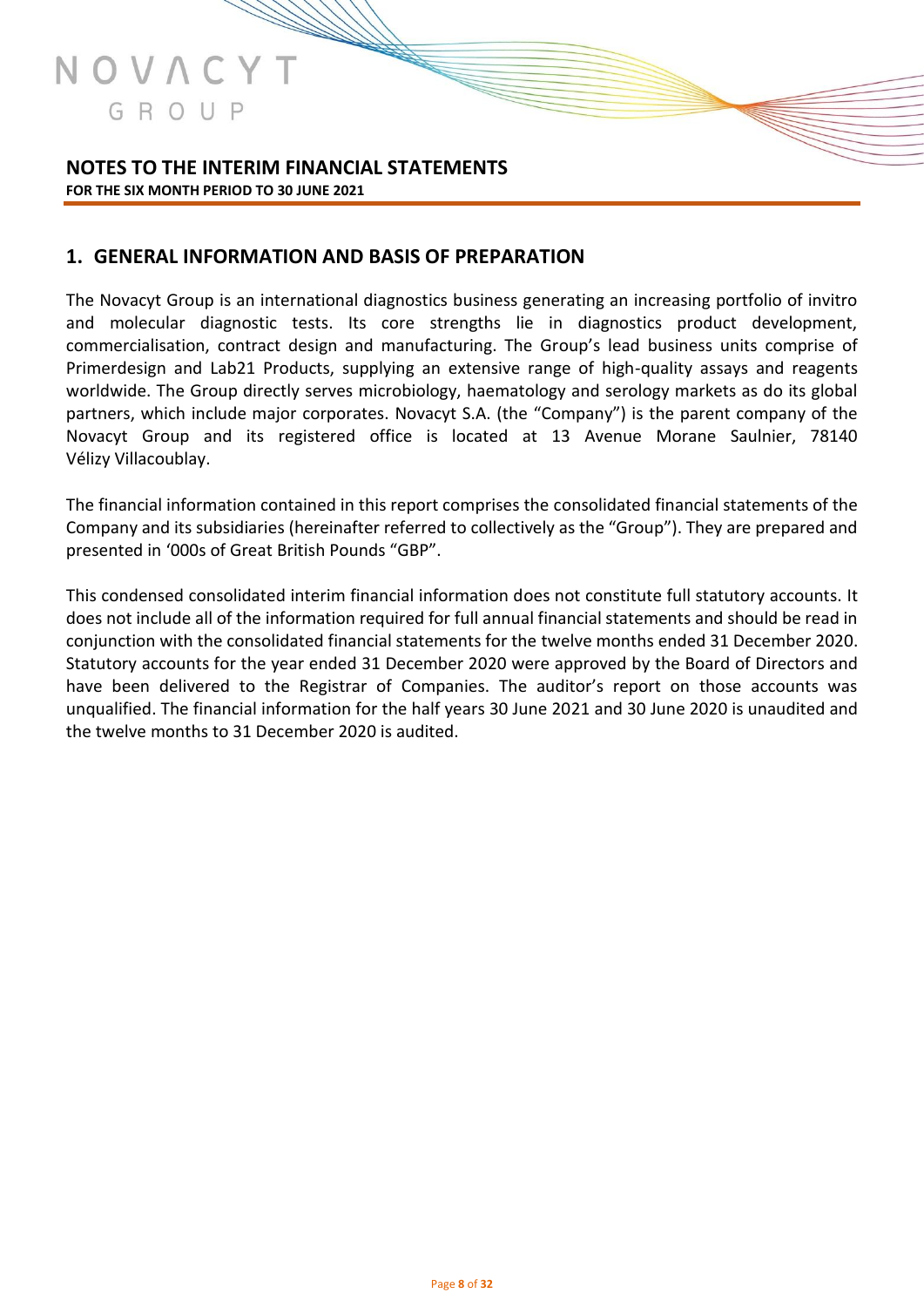All intragroup assets and liabilities, equity, income, expenses and cash flows relating to transactions between the members of the Group are eliminated on consolidation. The Group's scope of consolidation included the following companies, all fully consolidated when included in the scope.

|                                | At 30 June 2021 and |                      |                 |                      |  |  |  |
|--------------------------------|---------------------|----------------------|-----------------|----------------------|--|--|--|
|                                | 31 December 2020    |                      | At 30 June 2020 |                      |  |  |  |
|                                |                     |                      |                 |                      |  |  |  |
| <b>Companies</b>               | <b>Interest</b>     | <b>Consolidation</b> | <b>Interest</b> | <b>Consolidation</b> |  |  |  |
|                                | percentage          | method               | percentage      | method               |  |  |  |
|                                |                     |                      |                 |                      |  |  |  |
| <b>Biotec Laboratories Ltd</b> | 100%                | FC                   | 100%            | FC                   |  |  |  |
| <b>IT-IS International Ltd</b> | 100%                | FC                   | $0\%$           |                      |  |  |  |
| Lab 21 Healthcare Ltd          | 100%                | <b>FC</b>            | 100%            | FC                   |  |  |  |
| Microgen Bioproducts Ltd       | 100%                | <b>FC</b>            | 100%            | FC.                  |  |  |  |
| Novacyt S.A.                   | 100%                | <b>FC</b>            | 100%            | FC                   |  |  |  |
| Novacyt Asia Ltd               | 100%                | FC                   | 100%            | FC.                  |  |  |  |
| Novacyt China Ltd              | 100%                | FC                   | 100%            | FC                   |  |  |  |
| Novacyt UK Holdings Ltd        | 100%                | FC                   | 100%            | FC                   |  |  |  |
| Primer Design Ltd              | 100%                | <b>FC</b>            | 100%            | FC                   |  |  |  |

### **2. SUMMARY OF ACCOUNTING POLICIES APPLIED BY THE GROUP**

NOVACYT

GROUP

The financial statements have been prepared in accordance with International Financial Reporting Standards ("IFRSs"). The financial statements have also been prepared in accordance with IFRSs adopted by the European Union and therefore the Group financial statements comply with Article 4 of the EU IAS Regulation.

The financial information has been prepared on the historical cost basis except in respect of those financial instruments that have been measured at fair value. Historical cost is generally based on the fair value of the consideration given in exchange for the goods and services.

Fair value is the price that would be received to sell an asset or paid to transfer a liability in an orderly transaction between market participants at the measurement date, regardless of whether that price is directly observable or estimated using another valuation technique. In estimating the fair value of an asset or a liability, the Group takes into account the characteristics of the asset or liability if market participants would take those characteristics into account when pricing the asset or liability at the measurement date. Fair value for measurement and/or disclosure purposes in the financial information is determined on such a basis, except for leasing transactions that are within the scope of IFRS 16, and measurements that have some similarities to fair value but are not fair value, such as net realisable value in IAS 2 or value in use in IAS 36.

The areas where assumptions and estimates are material in relation to the financial information are the measurement of goodwill (see Note 15 of the 2020 Statutory Accounts for further details), the carrying amounts and useful lives of intangible assets (see Note 16 of the 2020 Statutory Accounts for further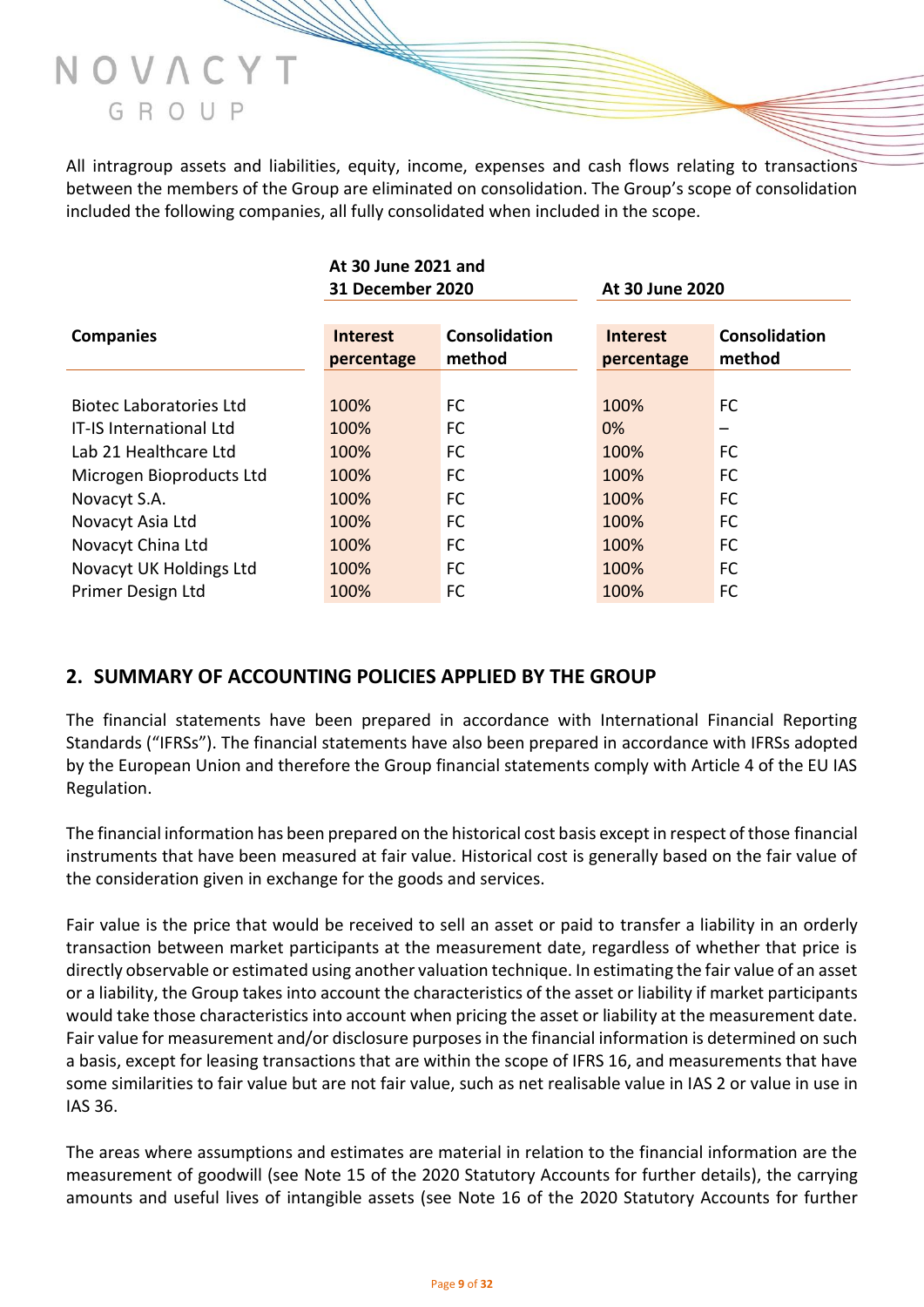details), deferred taxes (see Note 20 of the 2020 Statutory Accounts for further details), trade receivables (see Note 23 of the 2020 Statutory Accounts for further details) and provisions for risks and other provisions related to the operating activities (see Note 30 of the 2020 Statutory Accounts for further details).

The accounting policies set out below have been applied consistently to all periods presented in the financial information.

The accounting policies applied by the Group in these condensed consolidated interim financial statements are substantially the same as those applied by the Group in its financial statements for the year ended 31 December 2020 and which form the basis of the 2021 financial statements. The methodology for selecting assumptions underpinning the fair value calculations has not changed since 31 December 2020.

#### **Change of presentation currency**

NOVACYT

GROUP

The Group has opted to change its presentation currency to Great British Pounds, "GBP", to better reflect the Group's trading activities, which are mainly conducted in GBP. This change was made for the year end 2020 accounts.

Following this change in accounting policy, the comparative consolidated financial statements are presented in GBP. Consolidation translation differences were reset to zero as of 1 January 2014, the date of creation of the consolidated Group. The cumulative translation differences on consolidation are presented as if the Group had used the GBP as its presentation currency for its consolidated financial statements since that date, 1 January 2014.

The functional currency of the parent company, Novacyt S.A., remains the Euro. Translation differences arising from the parent company are presented in "other reserves".

#### **Going concern**

The Directors have, at the time of approving the financial statements, a reasonable expectation that the Group has adequate resources to continue in operational existence for the foreseeable future. Thus, they continue to adopt the going concern basis of accounting in preparing the financial statements.

In making this assessment the Directors have considered the following elements:

- The working capital requirements of the business;
- A positive cash balance at 30 June 2021 of £77,204,000;
- Payment of the second tranche of the Long-Term Incentive Plan ("LTIP") that commenced in November 2017 and concluded in November 2020;
- Payment of the first earn-out milestone related to the IT-IS International acquisition; and
- Management's confidence in settling the outstanding commercial dispute (see Note 20).
- **Measurement of goodwill**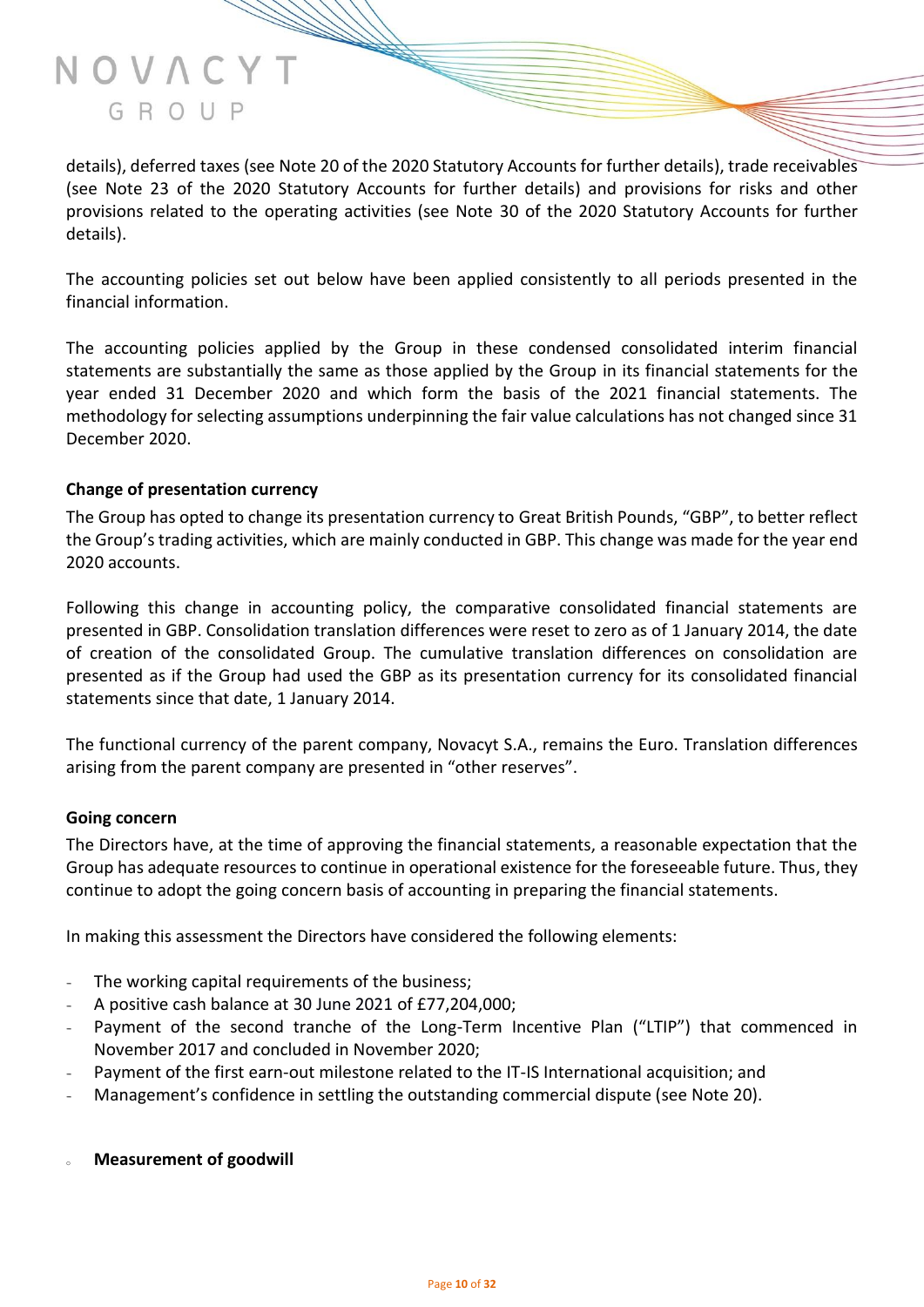Goodwill is broken down by cash-generating unit ("CGU") or group of CGUs, depending on the level at which goodwill is monitored for management purposes. In accordance with IAS 36, none of the CGUs or groups of CGUs defined by the Group are greater in size than an operating segment.

#### <sup>o</sup> **Impairment testing**

Goodwill is not amortised, but is subject to impairment testing when there is an indication of loss of value, and at least once a year at the reporting date.

Such testing consists of comparing the carrying amount of an asset to its recoverable amount. The recoverable amount of an asset, a CGU or a group of CGUs is the greater of its fair value less costs to sell and its value in use. Fair value less costs to sell is the amount obtainable from the sale of an asset, a CGU or a group of CGUs in an arm's length transaction between well-informed, willing parties, less the costs of disposal. Value in use is the present value of future cash flows expected to arise from an asset, a CGU or a group of CGUs.

It is not always necessary to determine both the fair value of an asset less costs to sell and its value in use. If either of these amounts exceeds the carrying amount of the asset, the asset is not impaired and it is not necessary to estimate the other amount.

#### **Inventories**

Inventories are carried at the lesser of their acquisition cost and their recoverable amount. The acquisition cost of inventories includes materials and supplies, and, where applicable, personnel expenses incurred in transforming inventories into their current state. It is calculated using the weighted average cost method. The recoverable amount represents the estimated selling price less any marketing, sales and distribution expenses.

The gross value of goods and supplies includes the purchase price and incidental expenses.

A provision for impairment, equal to the difference between the gross value determined in accordance with the above terms and the current market price or the realisable value less any proportional selling costs, is recognised when the gross value is greater than the other stated item.

#### **Trade receivables**

The Group has an established credit policy under which the credit status of each new customer is reviewed before credit is advanced, including external credit evaluations where possible. Credit limits are established for all significant or high-risk customers, which represent the maximum amount permitted to be outstanding without requiring additional approval from the appropriate level of senior management. Outstanding debts are continually monitored by each division. Credit limits are reviewed on a regular basis, and at least annually. Customers that fail to meet the Group's benchmark creditworthiness may only transact with the Group on a prepayment basis.

Trade receivables are recorded initially at fair value and subsequently measured at amortised cost. This generally results in their recognition at nominal value less an allowance for any doubtful debts. Trade receivables in foreign currency are transacted in their local currency and subsequently revalued at the end of each reporting period, with any foreign exchange differences being recognised in the income statement as an income/expense.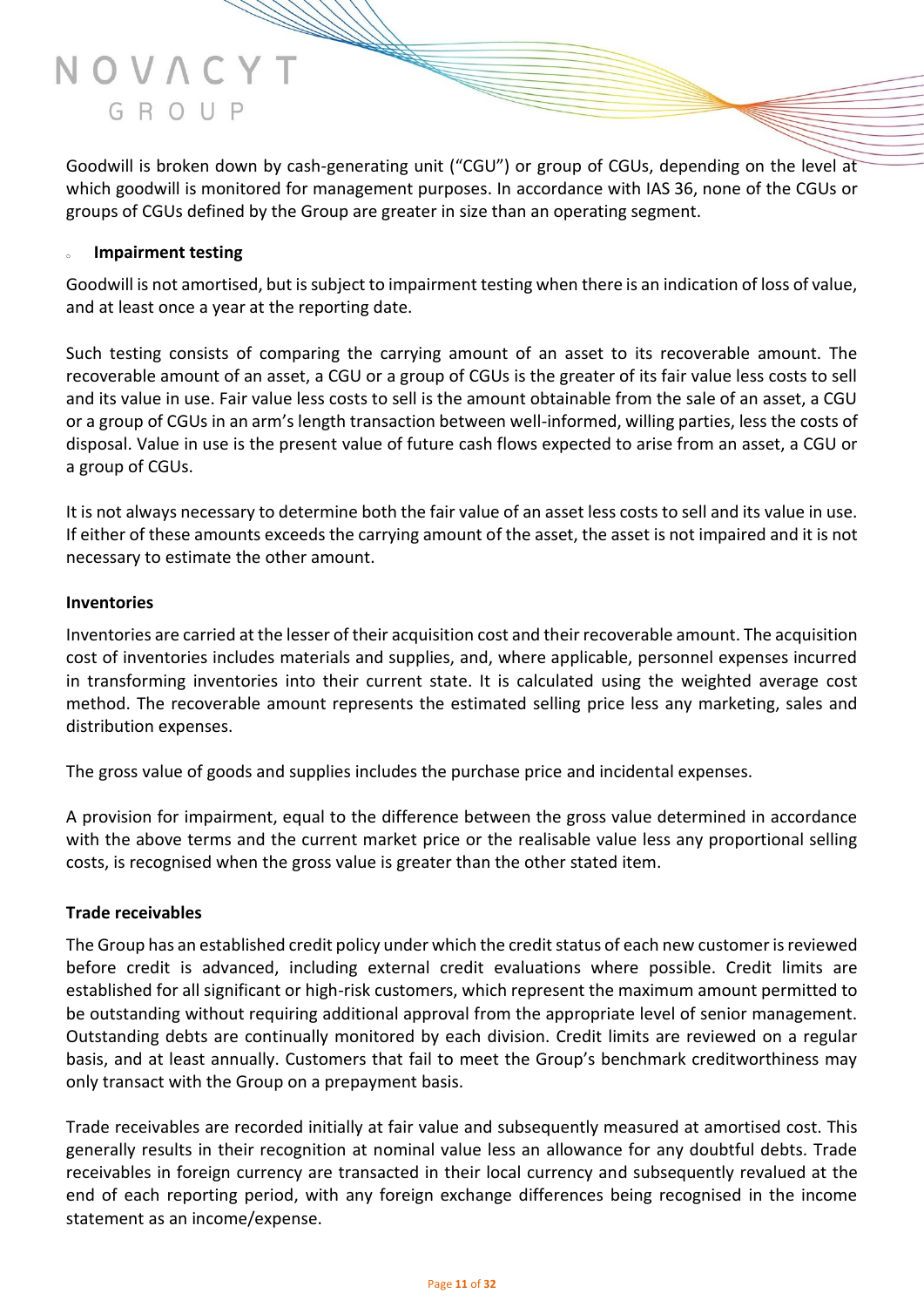

The allowance for doubtful debts is recognised based on management's expectation of losses without regard to whether an impairment trigger happened or not (an "expected credit loss" model). Through implementation of IFRS 9, the Group concluded that no real historical default rate could be determined due to a low level of historical write offs across the business. The Group therefore recognises an allowance for doubtful debts on the basis of invoice ageing. Once an invoice is overdue from its due date, based on agreed upon credit terms, by more than 90 days, this invoice is then more likely to default than those invoices operating within 90 days of their due date. As such, these invoices will be provided for in full as part of an expected credit loss model, except where management have reviewed and judged otherwise.

Trade receivables are written off when there is no reasonable expectation of recovery. Indicators that there may be no reasonable expectation of recovery may include the failure of the debtor to engage in a payment plan, and failure to make contractual payments within 365 days of the original due date.

#### **Cash and cash equivalents**

Cash equivalents are held to meet short-term cash commitments rather than for investment or other purposes. For an investment to qualify as a cash equivalent, it must be readily convertible into a known amount of cash and be subject to an insignificant risk of change in value. Cash and cash equivalents comprise cash funds, current bank accounts and marketable securities (cash Undertakings for Collective Investment in Transferable Securities ("UCITS"), negotiable debt securities, etc.) that can be liquidated or sold within a very short time (generally with original maturities of three months or less) and which have a negligible risk of change in value. All such items are measured at fair value, with any adjustments recognised in profit or loss.

#### **Trade payables**

Trade payables are obligations to provide cash or other financial assets. They are recognised in the balance sheet when the Group becomes a party to a transaction generating liabilities of this nature. Trade and other payables are recognised in the balance sheet at fair value on initial recognition, except if settlement is to occur more than 12 months after recognition. In such cases, they are measured using the amortised cost method. The use of the effective interest rate method will result in the recognition of a financial expense in the income statement. Trade and other payables are eliminated from the balance sheet when the corresponding obligation is extinguished.

Trade payables have not been discounted, because the effect of doing so would be immaterial.

#### **Provisions**

In accordance with IAS 37 "Provisions, Contingent Liabilities and Contingent Assets", a provision is recognised when the Group has a current obligation as of the reporting date in respect of a third party and it is probable or certain that there will be an outflow of resources to this third party, without at least equivalent consideration from the said third party. Provisions for risks and charges cover the amount corresponding to the best estimate of the future outflow of resources required to settle the obligation.

The provisions are for the restoration of leased premises, an industrial relations litigation, a long-term management incentive plan and product warranties.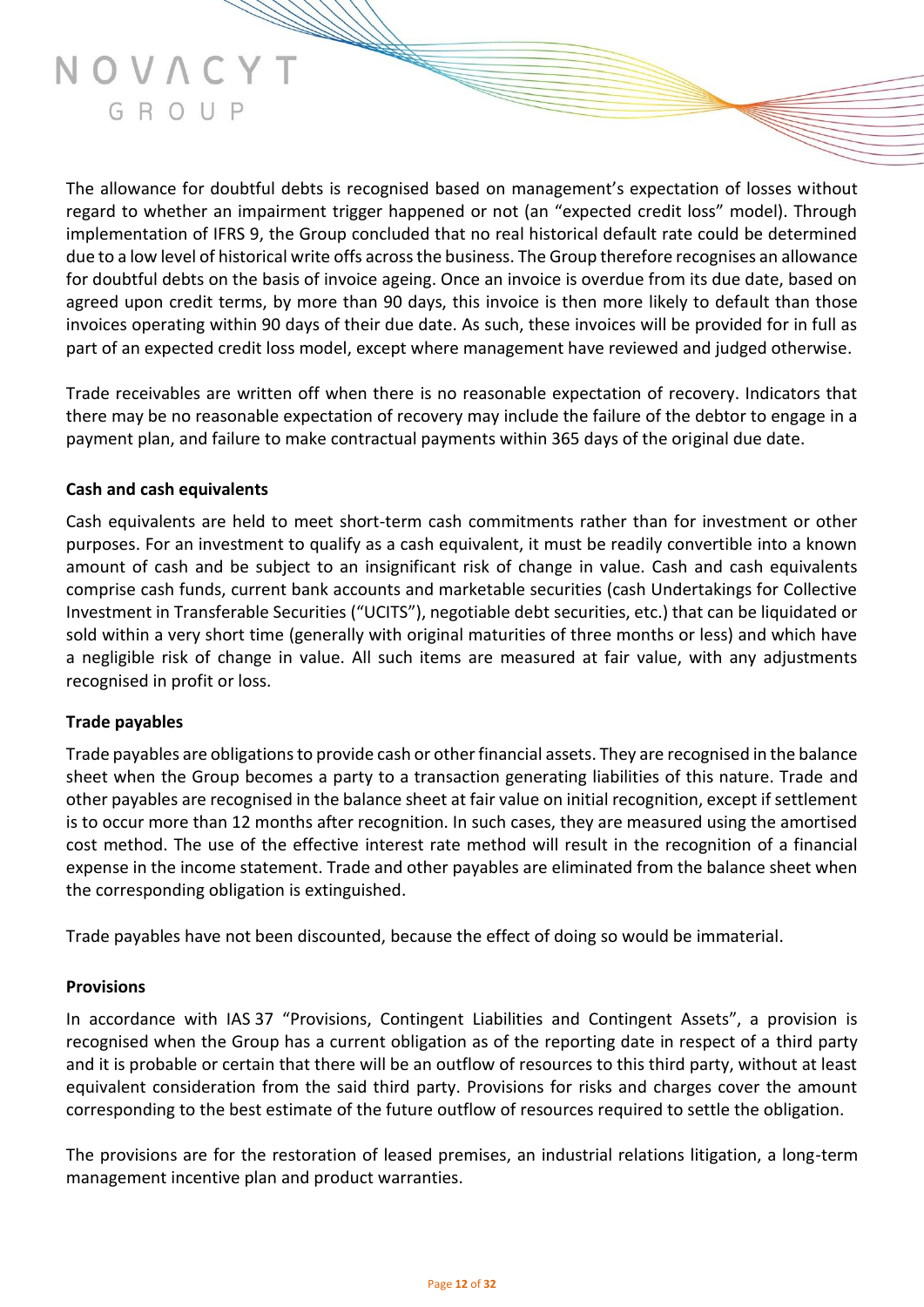#### **Long Term Incentive Plan**

Novacyt granted to certain employees shares under a long-term management incentive plan adopted on 1 November 2017. The exercise price is set at the share price on the grant date and the options will be settled in cash. The options fully vested on the third anniversary of the grant date, 1 November 2020. The payment expenses are calculated under IFRS 2 "Share-Based Payments". The accounting charge has been spread across the vesting period to reflect the services received and a liability recognised on the statement of financial position.

#### **Consolidated revenue**

IFRS 15 "Revenue from Contracts with Customers" establishes a principles-based approach to recognising revenue only when performance obligations are satisfied, and control of the related goods or services is transferred. It addresses items such as the nature, amount, timing and uncertainty of revenue, and cash flows arising from contracts with customers. IFRS 15 replaces IAS 18 "Revenue" and other related requirements. IFRS 15 applies a five-step approach to the timing of revenue recognition and applies to all contracts with customers except those in the scope of other standards.

- Step  $1$  Identify the contract(s) with a customer
- Step 2 Identify the performance obligations in the contract
- Step 3 Determine the transaction price
- Step 4 Allocate the transaction price to the performance obligations in the contract
- Step 5 Recognise revenue when (or as) the entity satisfies a performance obligation

The Group principally satisfies its performance obligations at a point in time and the amounts of revenue recognised relating to performance obligations satisfied over time are not significant. Therefore, the accounting for revenue under IFRS 15 does not represent a substantive change for recognising revenue from sales to customers.

The Group's revenue recognition processes are generally straightforward, with recognition of revenue at the point of sale and little significant judgement required in determining the timing of transfer of control. Given that, the Group principally satisfies its performance obligations at a point in time and the amounts of revenue recognised relating to performance obligations satisfied over time are not significant.

Some contracts with customers contain a limited assurance warranty that is accounted for under IAS 37 (see provisions accounting policy). If a repair or replacement is not possible under the assurance warranty, a full refund of the product price may be given. The potential refund liability represents variable consideration.

Under IFRS 15.53, the Group can use either:

- The expected value (sum of probability weighted amounts); or
- The most likely amount (generally used when the outcomes are binary).

The method used is not a policy choice. Management use the method that it expects will best predict the amount of consideration based on the terms of the contract. The method is applied consistently throughout the contract. Variable revenue is constrained if appropriate. IFRS 15 requires that revenue is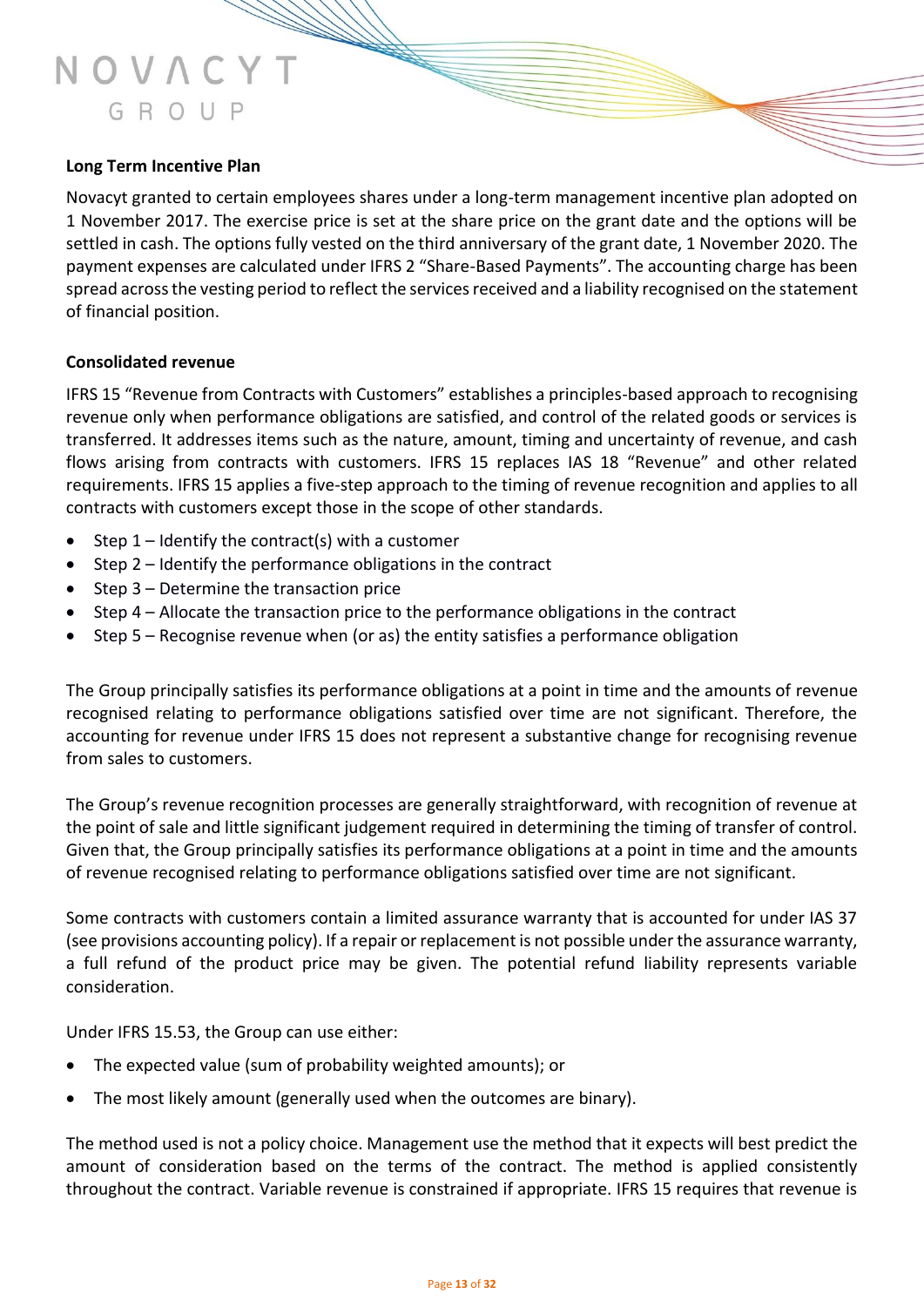only included to the extent that it is highly probable that there will not be a significant reversal in future periods.

In making this assessment, management have considered the following factors (which are not exclusive):

- If the amount of consideration is highly susceptible to factors outside the Group's influence;
- Whether the uncertainty about the amount of consideration is not expected to be resolved for a long period of time;
- The Group's experience (or other evidence) with similar types of contract;
- The Group has a practice of either offering a broad range of price concessions or changing the payment terms and conditions of similar contracts in similar circumstances; and
- The contract has a large number and broad range of possible consideration amounts.

The decision as to whether revenue should be constrained is considered to be a significant judgement as the term 'highly probable' is not defined in IFRS 15, management consider highly probable to be significantly more likely than probable.

#### **Taxation**

The income tax expense represents the sum of the tax currently payable and deferred tax.

• **Current tax**

The tax currently payable is based on taxable profit for the year. Taxable profit differs from net profit as reported in profit or loss because it excludes items of income or expense that are taxable or deductible in other years, and it further excludes items that are never taxable or deductible. The Group's liability for current tax is calculated using tax rates that have been enacted or substantively enacted by the end of the reporting period.

A provision is recognised for those matters for which the tax determination is uncertain but it is considered probable that there will be a future outflow of funds to a tax authority. The provisions are measured at the best estimate of the amount expected to become payable. The assessment is the result of the Group's judgement based on the advice of external tax professionals and supported by previous experience in respect of such activities.

#### • **Deferred tax**

Deferred tax is the tax expected to be payable or recoverable on differences between the carrying amounts of assets and liabilities in the financial statements and the corresponding tax bases used in the computation of taxable profit and is accounted for using the liability method. Deferred tax liabilities are generally recognised for all taxable temporary differences and deferred tax assets are recognised to the extent that it is probable that taxable profits will be available against which deductible temporary differences can be utilised. Such assets and liabilities are not recognised if the temporary difference arises from the initial recognition of goodwill or from the initial recognition (other than in a business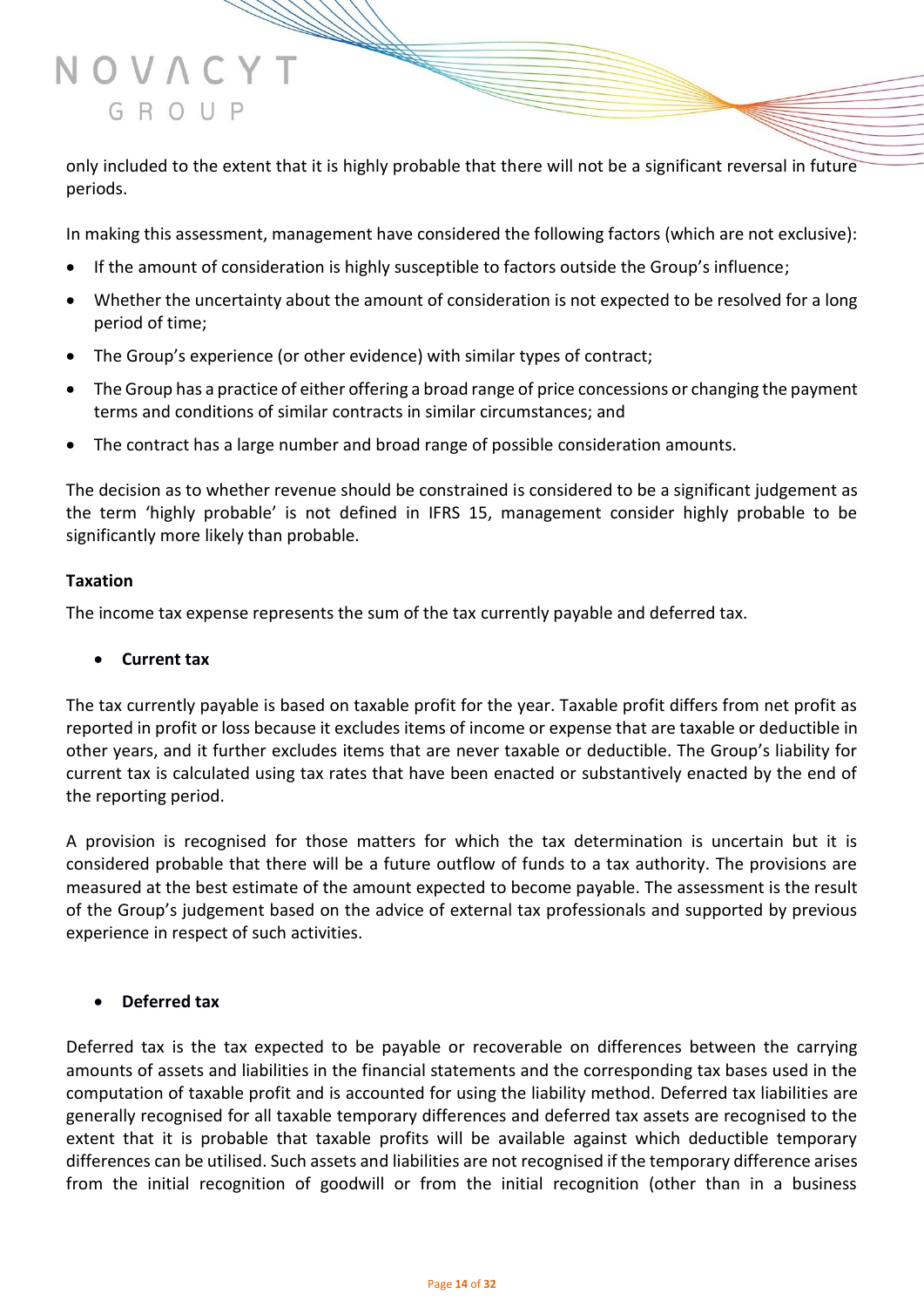combination) of other assets and liabilities in a transaction that affects neither the taxable profit nor the accounting profit.

Deferred tax liabilities are recognised for taxable temporary differences arising on investments in subsidiaries and associates, and interests in joint ventures, except where the Group is able to control the reversal of the temporary difference and it is probable that the temporary difference will not reverse in the foreseeable future. Deferred tax assets arising from deductible temporary differences associated with such investments and interests are only recognised to the extent that it is probable that there will be sufficient taxable profits against which to utilise the benefits of the temporary differences and they are expected to reverse in the foreseeable future.

The carrying amount of deferred tax assets is reviewed at each reporting date and reduced to the extent that it is no longer probable that sufficient taxable profits will be available to allow all or part of the asset to be recovered.

Deferred tax is calculated at the tax rates that are expected to apply in the period when the liability is settled, or the asset is realised based on tax laws and rates that have been enacted or substantively enacted at the reporting date. Deferred tax is charged or credited in the income statement, except when it relates to items charged or credited in other comprehensive income, in which case the deferred tax is also dealt with in other comprehensive income.

The measurement of deferred tax liabilities and assets reflects the tax consequences that would follow from the manner in which the Group expects, at the end of the reporting period, to recover or settle the carrying amount of its assets and liabilities.

Deferred tax assets and liabilities are offset when there is a legally enforceable right to set off current tax assets against current tax liabilities and when they relate to income taxes levied by the same taxation authority and the Group intends to settle its current tax assets and liabilities on a net basis.

#### **Profit/loss per share**

The Group reports basic and diluted profit/loss per ordinary share. Basic profit/loss per share is calculated by dividing the profit/loss attributable to ordinary Shareholders of the Company by the weighted average number of ordinary shares outstanding during the period.

Diluted profit/loss per share is determined by adjusting the profit/loss attributable to ordinary Shareholders by the weighted average number of ordinary shares outstanding, taking into account the effects of all potential dilutive ordinary shares, including options. These options are taken into account for the calculation of the profit/loss per share only if their exercise price is higher than the market price and if they have a dilutive effect on the result per share.

#### **Exceptional items**

Exceptional items are those costs or incomes that in the view of the Board of Directors, require separate disclosure by virtue of their size or incidence, and are charged/credited in arriving at operating profit on the face of the consolidated income statement.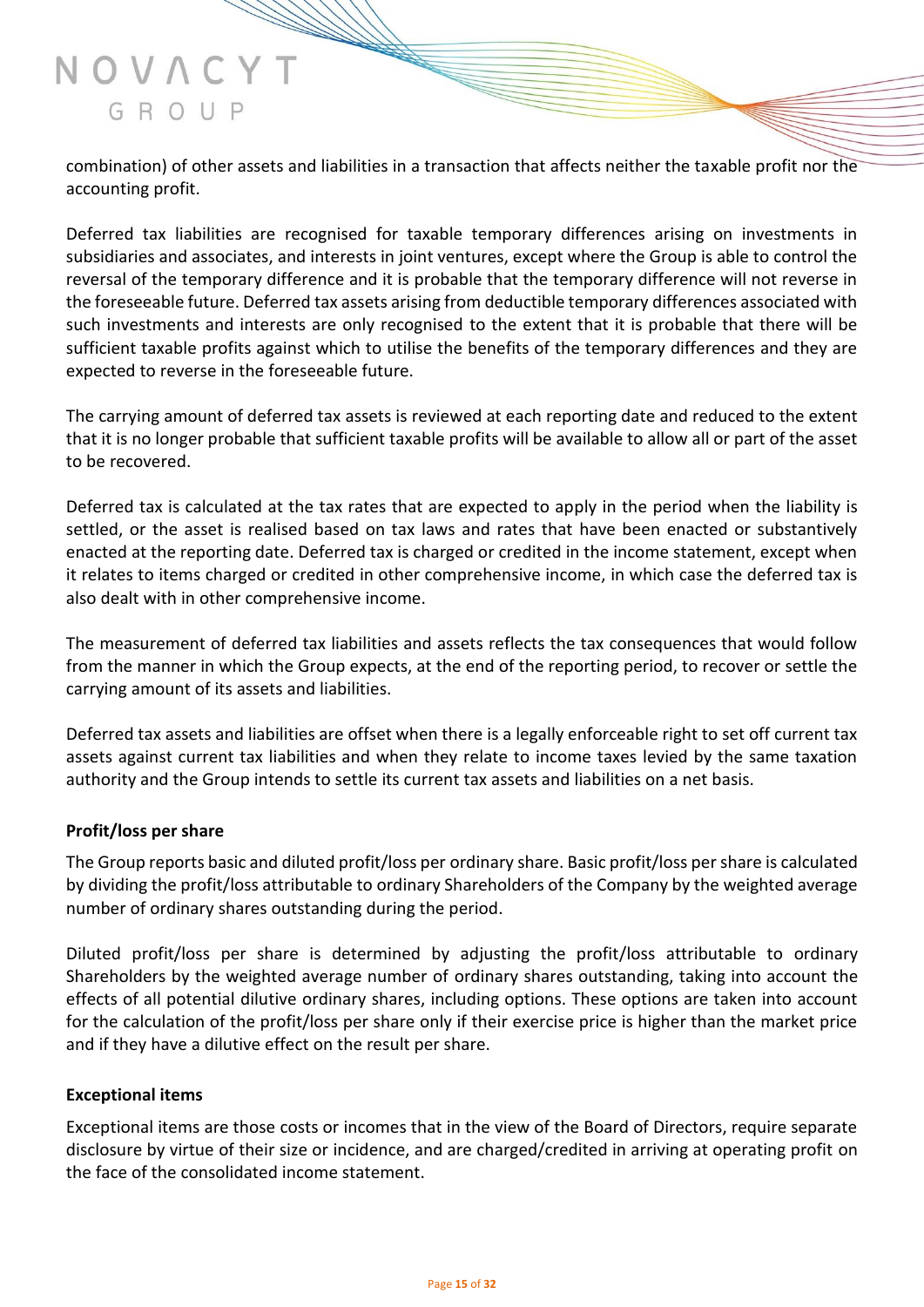## **3. CRITICAL ACCOUNTING JUDGEMENTS AND KEY SOURCES OF ESTIMATE UNCERTAINTY**

In the application of the Group's accounting policies, the Directors are required to make judgements (other than those involving estimations) that have a significant impact on the amounts recognised and to make estimates and assumptions about the carrying amounts of assets and liabilities that are not readily apparent from other sources. The estimates and associated assumptions are based on historical experience and other factors that are considered to be relevant. Actual results may differ from these estimates.

The estimates and underlying assumptions are reviewed on an ongoing basis. Revisions to accounting estimates are recognised in the period in which the estimate is revised if the revision affects only that period, or in the period of the revision and future periods if the revision affects both current and future periods.

#### **Critical accounting judgements**

NOVACYT

GROUP

#### • **Constraint of revenue**

Revenue is only constrained if it is highly probable there will not be a significant reversal of revenue in the future. Highly probable is not defined in IFRS 15 and so it is a significant judgement to be exercised by management.

#### • **Trade and other receivables**

An estimate of the risks of non-receipt based on commercial information, current economic trends and the solvency of individual customers is made to determine the need for impairment on a customer-bycustomer basis. Management use significant judgement in determining whether a credit loss provision is required.

At 30 June 2021, the Group had trade receivables of £32,452,000 against which a credit loss provision of £246,000 has been applied. At the date of releasing the interim financial statements, £23,957,000 of the 30 June 2021 receivables were overdue due to the contract dispute with the Department of Health and Social Care "DHSC" (see Note 20). Management considers it to be more likely than not that the 30 June 2021 balances are recoverable; this is a significant judgement.

#### • **Provisions for product warranty**

The value of provision required is determined by management based on available information, experience and, in some cases, expert estimates. Product warranty provisions are only included if it is considered to be probable that an outflow of economic benefit will be required. Determination of probable is a significant judgement especially in light of the resolution of the contract dispute with the DHSC described in Note 20.

#### **Key sources of estimation uncertainty**

The Group has a number of key sources of estimation uncertainty as listed below. Of these items, only the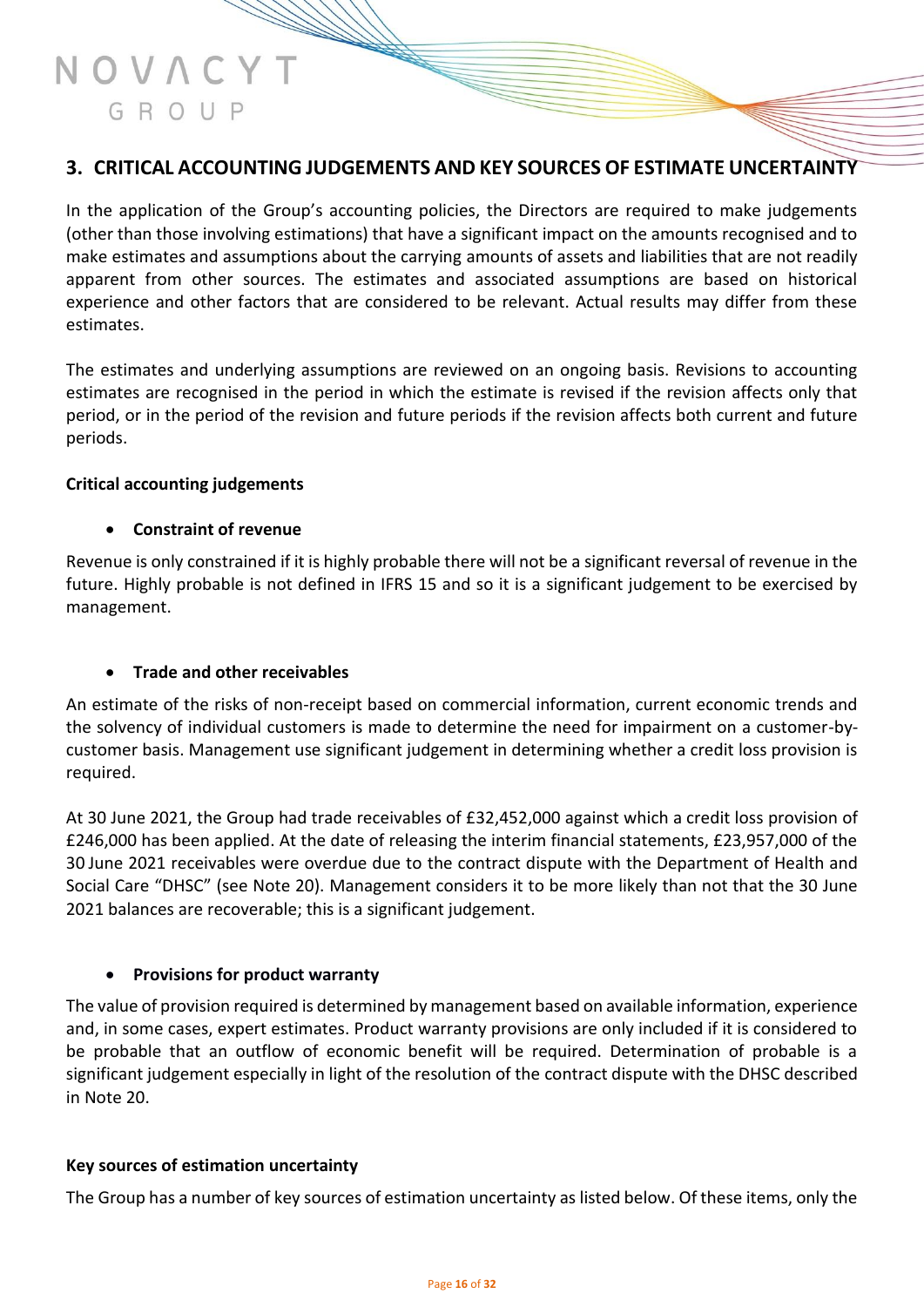measurement of goodwill is considered likely to give material adjustment. Where there are other areas of estimates these have been deemed not material.

#### • **Measurement of goodwill**

Goodwill is tested for impairment at minimum on an annual basis. The recoverable amount of goodwill is determined mainly on the basis of forecasts of future cash flows. The total amount of anticipated cash flows reflects management's best estimate of the future benefits and liabilities expected for the relevant CGU. The assumptions used and the resulting estimates sometimes cover very long periods, taking into account the technological, commercial and contractual constraints associated with each CGU. These estimates are mainly subject to assumptions in terms of volumes, selling prices and related production costs, and the exchange rates of the currencies in which sales and purchases are denominated. They are also subject to the discount rate used for each CGU.

The value of the goodwill is tested whenever there are indications of impairment and reviewed at each annual closing date or more frequently should this be justified by internal or external events.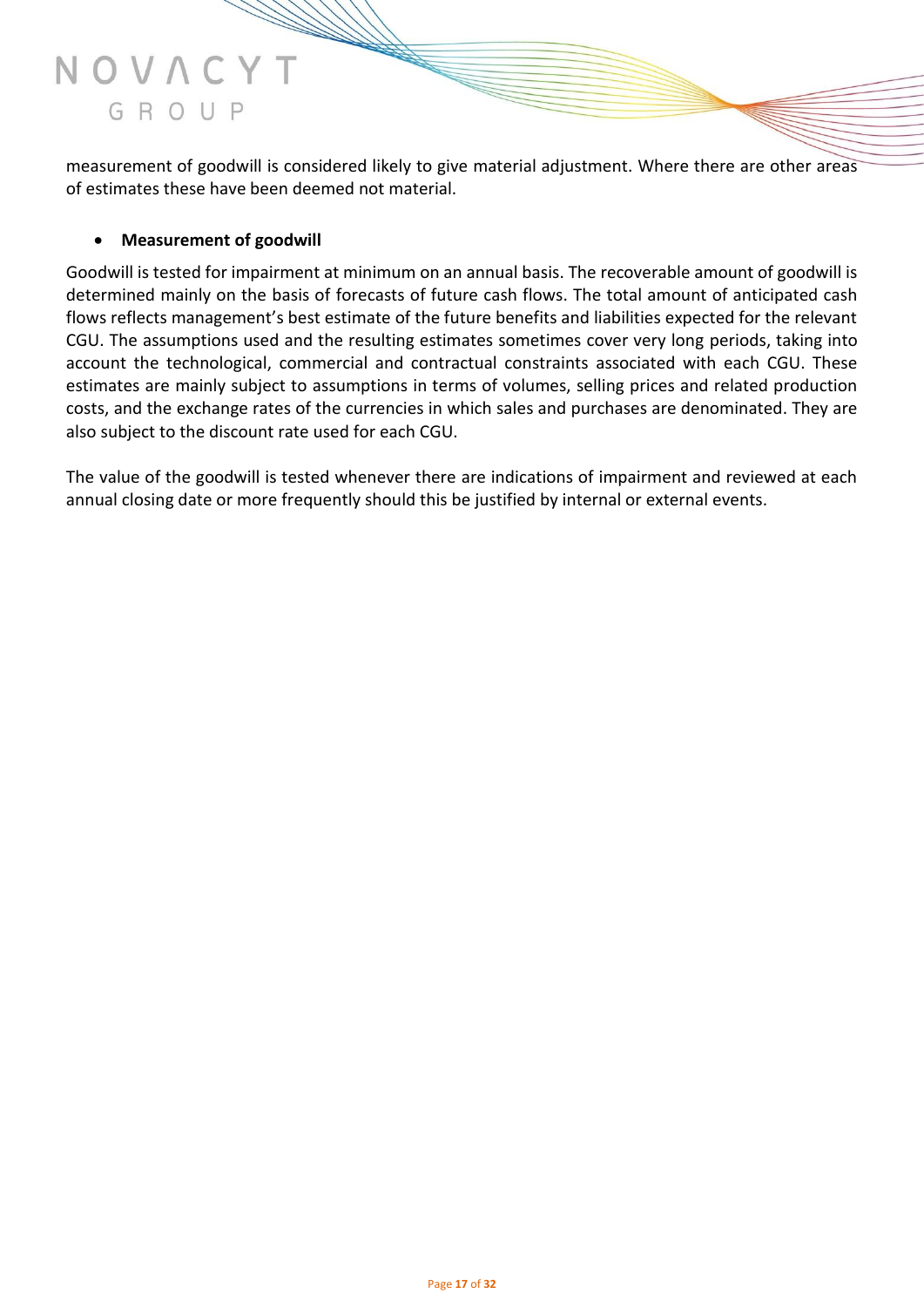# JOVAC GROUP

### **4. REVENUE**

The table below shows revenue from ordinary operations:

| Amounts in £'000     | (Unaudited)<br>Six month<br>30 June<br>2021 | (Unaudited)<br>Six month<br>30 June<br>2020 |
|----------------------|---------------------------------------------|---------------------------------------------|
|                      |                                             |                                             |
| Manufactured goods   | 53,610                                      | 63,113                                      |
| Traded goods         | 69                                          | 23                                          |
| Other                | 271                                         | 121                                         |
|                      |                                             |                                             |
| <b>Total revenue</b> | 53,950                                      | 63,257                                      |

£40,759,000 (excluding VAT) of revenue for goods and services delivered to the DHSC during the first half of 2021 have been excluded from the interim accounts in accordance with IFRS 15. This accounting treatment does not change the Group's legal position or rights in relation to the dispute between the DHSC and the Group's subsidiary, Primer Design Limited, and the Group believes it has strong grounds to assert its contractual rights

A portion of the Group's revenue is generated in foreign currencies (particularly in Euros and US Dollars). The Group has not hedged against the associated currency risk.

The breakdown of revenue by operating segment and geographic area is presented in Note 5.

### **5. OPERATING SEGMENTS**

#### **Segment reporting**

Pursuant to IFRS 8, an operating segment is a component of an entity:

- that engages in business activities from which it may earn revenues and incur expenses (including revenues and expenses relating to transactions with other components of the same entity);
- whose operating results are regularly reviewed by the Group's Chief Executive to make decisions regarding the allocation of resources to the segment and to assess its performance; and
- for which discrete financial information is available.

The Group has identified four operating segments, whose performances and resources are monitored separately:

#### <sup>o</sup> **Primerdesign**

This segment represents the activities of Primer Design Ltd, which is a designer, manufacturer and marketer of molecular 'real-time' qPCR testing devices and reagents in the areas of infectious diseases based in Southampton, UK.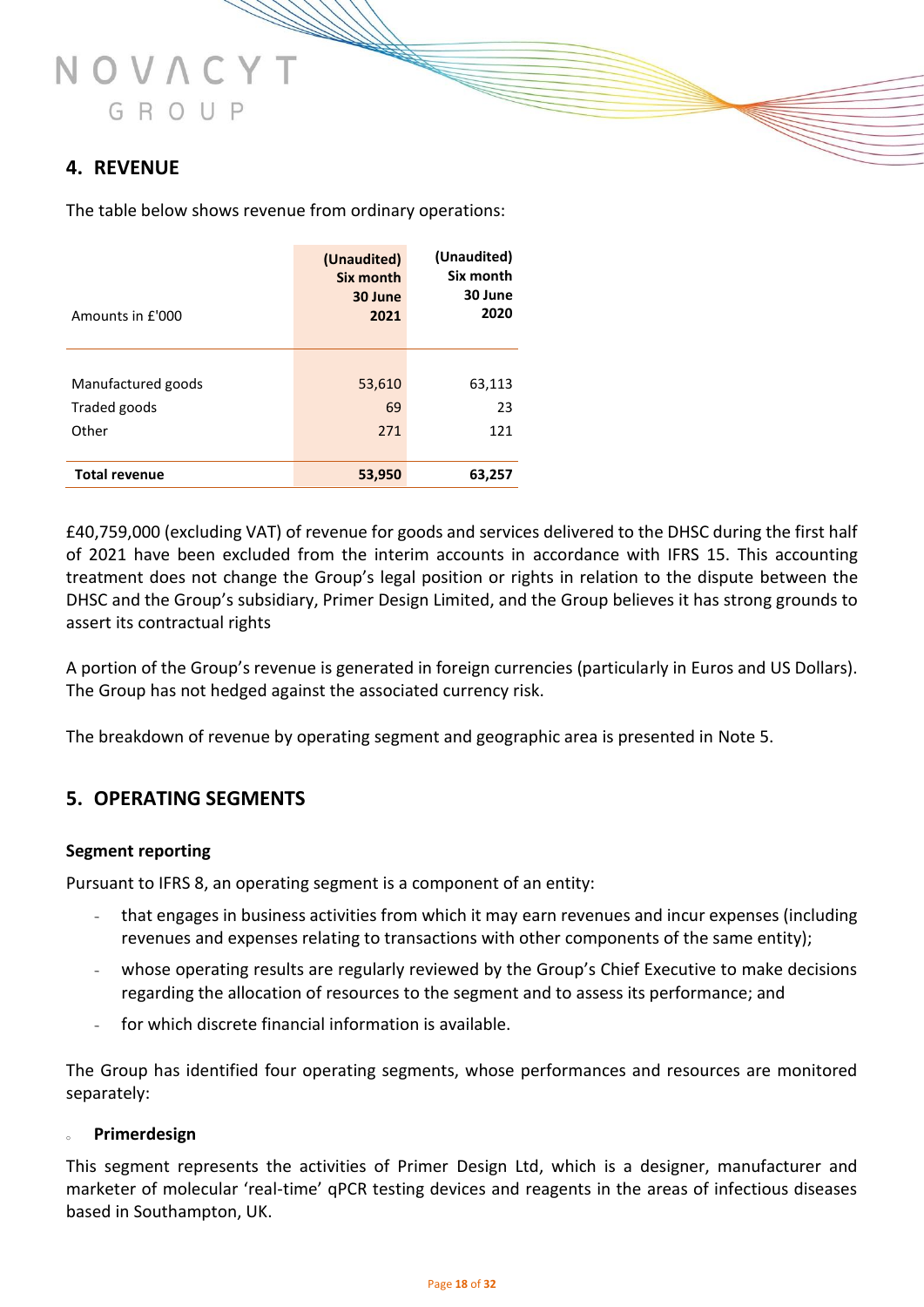#### <sup>o</sup> **Lab21 Products**

NOVAC

GROUP

This segment represents the activities of Lab21 Products, which is a developer, manufacturer and distributor of a large range of protein-based infectious disease IVD products with both Microgen Bioproducts Ltd and Lab 21 Healthcare Ltd based in Camberley, UK.

#### **IT-IS International**

This segment represents the activities of IT-IS International Ltd, a diagnostic instrument development and manufacturing company specialising in the development of PCR devices for the life sciences and food testing industry based in Stokesley, UK.

#### <sup>o</sup> **Corporate**

This segment represents Group central/corporate costs. Where appropriate, costs are recharged to individual business units via a management recharge process.

#### <sup>o</sup> **Intercompany eliminations**

This column represents intercompany transactions across the Group that have not been allocated to an individual operating segment, but it is not a discreet segment.

The Chief Operating Decision Maker is the Chief Executive Officer.

#### **Reliance on major customers and concentration risk**

Primerdesign's revenue includes approximately £9,264,000 (H1 2020: £nil) from sales to the Group's largest customer. One other customer contributed 10% or more to the Group's revenue in the reporting period.

74% of receivables are with one counterparty, with whom there is a contract dispute as disclosed in Note 20. Management considers it to be more likely than not that the 30 June 2021 balances are recoverable.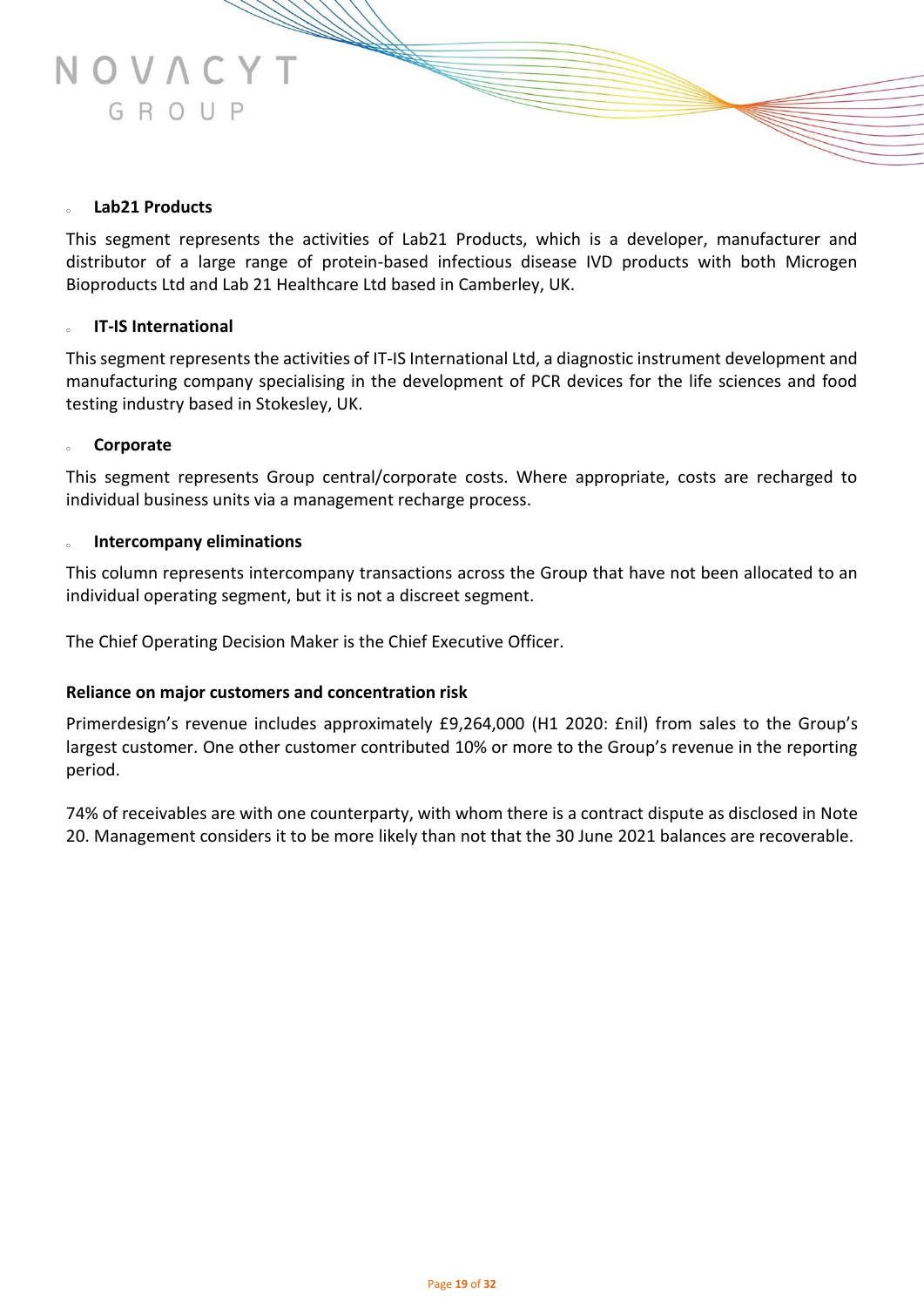# **Breakdown of revenue by operating segment and geographic area**

#### <sup>o</sup> At 30 June 2021

| Amounts in £'000      | Primerdesign | Lab <sub>21</sub><br><b>Products</b> | <b>IT-IS International</b> | Total  |
|-----------------------|--------------|--------------------------------------|----------------------------|--------|
| Geographical area     |              |                                      |                            |        |
| United Kingdom        | 20,898       | 320                                  | 217                        | 21,435 |
| Europe (excluding UK) | 20,201       | 600                                  | 166                        | 20,967 |
| America               | 4,949        | 143                                  | 392                        | 5,484  |
| Asia-Pacific          | 3,650        | 458                                  | 709                        | 4,817  |
| Africa                | 700          | 103                                  | 50                         | 853    |
| Middle East           | 253          | 125                                  | 16                         | 394    |
| <b>Total revenue</b>  | 50,651       | 1,749                                | 1,550                      | 53,950 |

#### <sup>o</sup> At 30 June 2020

| Amounts in £'000      | Primerdesign | <b>Lab21 Products</b> | <b>Total</b> |
|-----------------------|--------------|-----------------------|--------------|
|                       |              |                       |              |
| Geographical area     |              |                       |              |
| United Kingdom        | 34,349       | 302                   | 34,651       |
| Europe (excluding UK) | 16,379       | 522                   | 16,901       |
| America               | 3,221        | 171                   | 3,392        |
| Asia-Pacific          | 2,416        | 453                   | 2,869        |
| Africa                | 1,760        | 56                    | 1,816        |
| Middle East           | 3,567        | 61                    | 3,628        |
| <b>Total revenue</b>  | 61,692       | 1,565                 | 63,257       |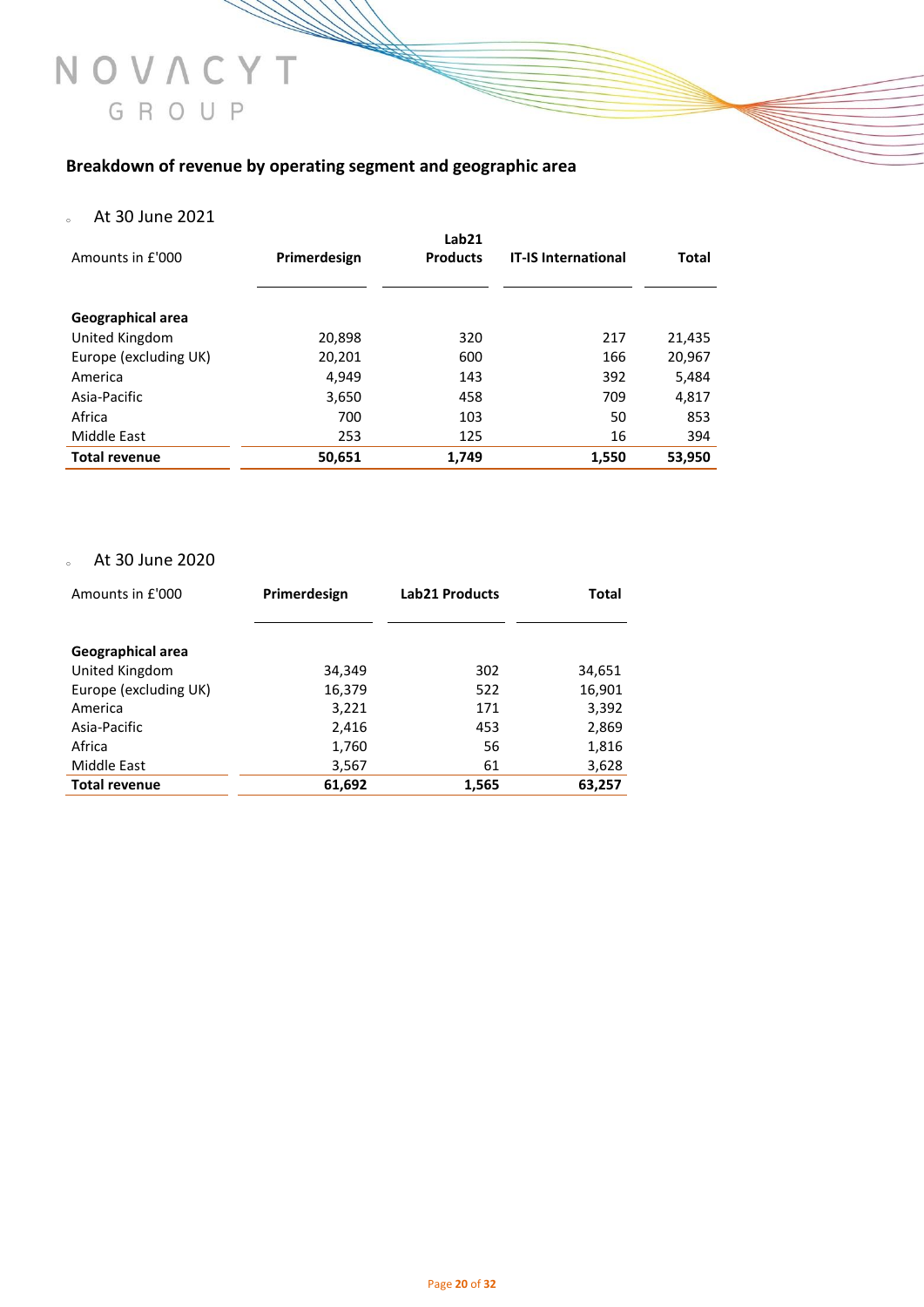# **Breakdown of result by operating segment**

### <sup>o</sup> 6 month ended 30 June 2021

|                                             |              | Lab21           |                            |           | Intercompany             |              |
|---------------------------------------------|--------------|-----------------|----------------------------|-----------|--------------------------|--------------|
| Amounts in £'000                            | Primerdesign | <b>Products</b> | <b>IT-IS International</b> | Corporate | <b>Eliminations</b>      | <b>Total</b> |
|                                             |              |                 |                            |           |                          |              |
| Revenue                                     | 50,651       | 3,124           | 7,424                      |           | $-7,249$                 | 53,950       |
| Cost of sales                               | $-16,252$    | $-1,132$        | $-3,579$                   |           | 5,057                    | $-15,906$    |
| Cost of sales - exceptional                 | $-37,192$    |                 | $-3,984$                   |           | 5,406                    | $-35,770$    |
| Sales and marketing costs                   | $-2,814$     | $-379$          | -80                        | $-97$     | $\overline{\phantom{a}}$ | $-3,370$     |
| Research and development                    | $-1,662$     | -6              | $-213$                     |           | $\overline{\phantom{a}}$ | $-1,881$     |
| General and administrative                  | $-6,915$     | $-1,189$        | $-852$                     | $-875$    |                          | $-9,831$     |
| Governmental subsidies                      | 208          |                 |                            |           |                          | 208          |
|                                             |              |                 |                            |           |                          |              |
| ADJUSTED Earnings before interest, tax,     |              |                 |                            |           |                          |              |
| depreciation, amortisation and cost of      |              |                 |                            |           |                          |              |
| sales - exceptional, as per management      |              |                 |                            |           |                          |              |
| reporting                                   | 23,216       | 418             | 2,700                      | $-972$    | $-2,192$                 | 23,170       |
| Earnings before interest, tax, depreciation |              |                 |                            |           |                          |              |
| and amortisation as per management          |              |                 |                            |           |                          |              |
| reporting                                   | $-13,976$    | 418             | $-1,284$                   | $-972$    | 3,214                    | $-12,600$    |
|                                             |              |                 |                            |           |                          |              |
| Depreciation and amortisation               | $-620$       | $-104$          | $-202$                     | $-12$     |                          | $-938$       |
|                                             |              |                 |                            |           |                          |              |
| <b>Operating (loss)/profit before</b>       |              |                 |                            |           |                          |              |
| exceptional items                           | $-14,596$    | 314             | $-1,486$                   | -984      | 3,214                    | $-13,538$    |
|                                             |              |                 |                            |           |                          |              |

#### <sup>o</sup> 6 month ended 30 June 2020

| Amounts in £'000                                | Primerdesign | Lab <sub>21</sub><br><b>Products</b> | Corporate | Intercompany<br><b>Eliminations</b> | Total     |
|-------------------------------------------------|--------------|--------------------------------------|-----------|-------------------------------------|-----------|
| Revenue                                         | 61,692       | 1,579                                |           | $-14$                               | 63,257    |
| Cost of sales                                   | -9,381       | $-1,219$                             |           | 16                                  | $-10,584$ |
| Sales and marketing costs                       | $-1,106$     | $-584$                               | $-1$      | $-27$                               | $-1,718$  |
| Research and development                        | $-516$       | $-2$                                 |           |                                     | -518      |
| General and administrative                      | $-1,811$     | $-1,014$                             | -4,491    | 25                                  | $-7,291$  |
| Governmental subsidies                          |              |                                      |           |                                     |           |
| Earnings before interest, tax, depreciation     |              |                                      |           |                                     |           |
| and amortisation as per management<br>reporting | 48,878       | $-1,240$                             | -4,492    | $\qquad \qquad \blacksquare$        | 43,146    |
| Depreciation and amortisation                   | $-368$       | $-229$                               | -9        |                                     | -606      |
| Operating profit/(loss) before                  |              |                                      |           |                                     |           |
| exceptional items                               | 48,510       | -1,469                               | $-4,501$  |                                     | 42,540    |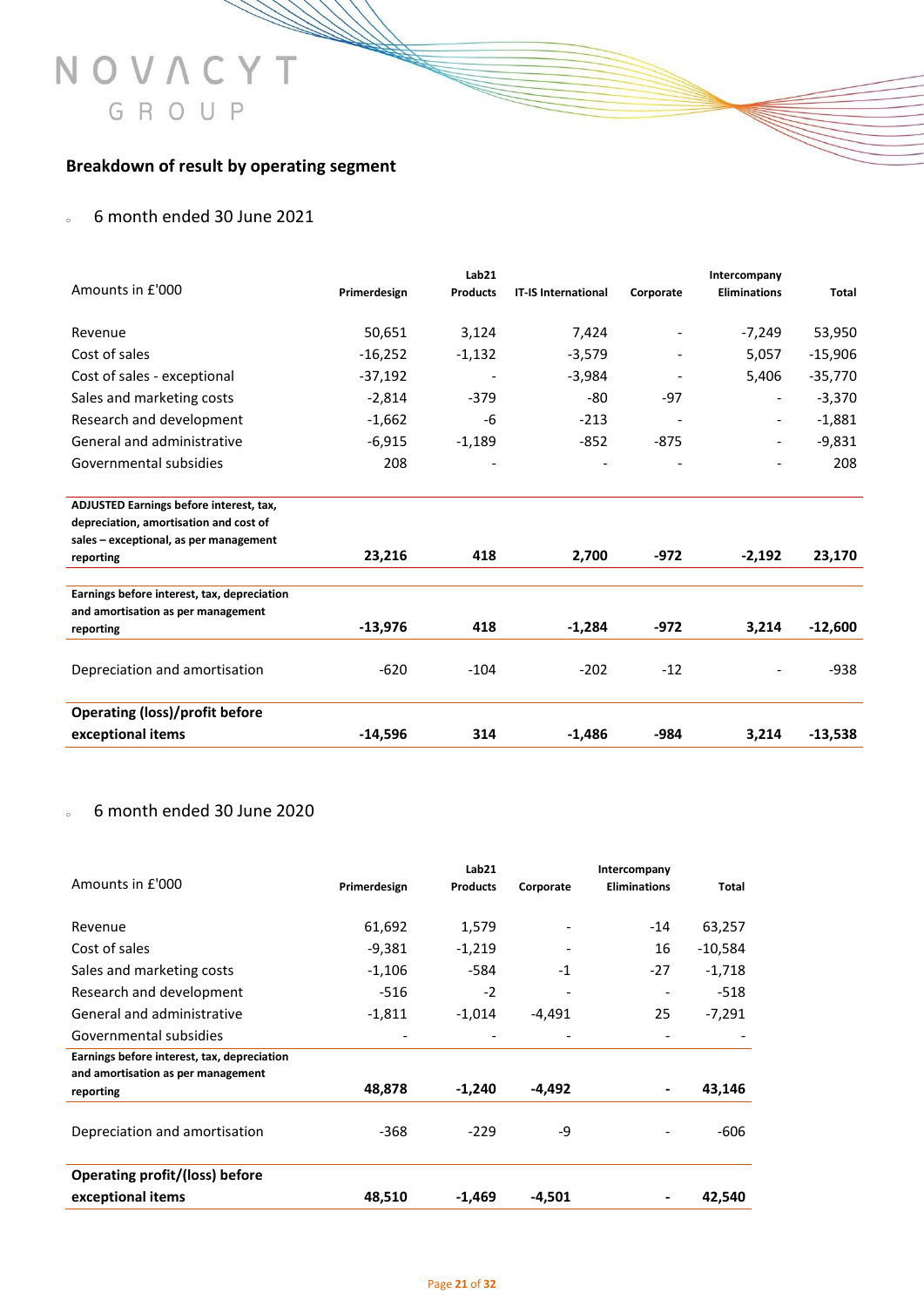### **6. COST OF SALES**

The table below shows the cost of sales:

|                                              | (Unaudited)<br><b>Six month</b> | (Unaudited)<br>Six month<br>30 June |
|----------------------------------------------|---------------------------------|-------------------------------------|
| Amounts in £'000                             | 30 June<br>2021                 | 2020                                |
|                                              |                                 |                                     |
| Cost of inventories recognised as an expense | 5,960                           | 4,205                               |
| Change in stock provision                    | 2,277                           | 127                                 |
| Non-stock items and supplies                 | 167                             | 114                                 |
| Freight costs                                | 369                             | 107                                 |
| Direct labour                                | 7,133                           | 6,003                               |
| Other                                        |                                 | 28                                  |
|                                              |                                 |                                     |
| <b>Total cost of sales</b>                   | 15,906                          | 10,584                              |

Cost of sales is higher year on year as a result of increasing the stock provision for the underlying business and due to product mix, with increased direct labour and product costs as the portfolio of COVID-19 products have evolved and higher instrument sales.

### **7. COST OF SALES - EXCEPTIONAL**

The table below shows the cost of sales - exceptional:

| Amounts in £'000                             | (Unaudited)<br>Six month<br>30 June<br>2021 | (Unaudited)<br>Six month<br>30 June<br>2020 |
|----------------------------------------------|---------------------------------------------|---------------------------------------------|
|                                              |                                             |                                             |
| Cost of inventories recognised as an expense | 4,802                                       |                                             |
| Change in stock provision                    | 26,098                                      |                                             |
| Direct labour                                | 4,133                                       |                                             |
| Other                                        | 737                                         |                                             |
|                                              |                                             |                                             |
| <b>Total cost of sales - exceptional</b>     | 35,770                                      |                                             |

Due to the dispute mentioned in Note 20, Management have booked a number of charges that it is presenting as one-off, non-recurring cost of sales. Two of the key items making up the £35,770,000 are a £26,098,000 stock provision, as a result of the Group buying stock to fulfil expected future DHSC orders that have not materialised, and the expensing of £6,884,000 of stock delivered to the DHSC which has not been paid for as it is now included in the ongoing contract dispute.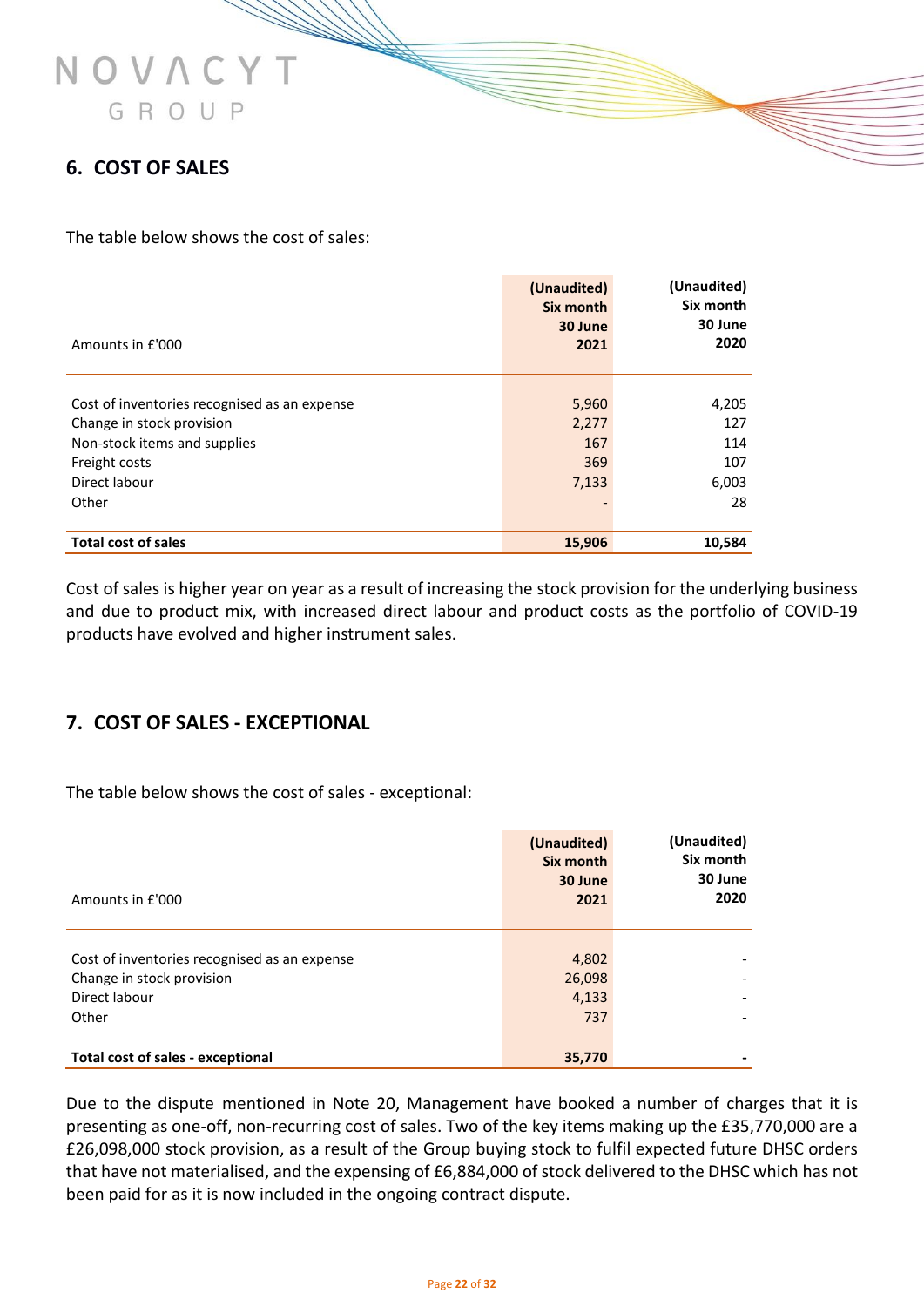### **8. GROSS PROFIT**

The table below provides a view of the underlying business gross profit performance when adjusting for one-off exceptional items:

| (Unaudited)<br>Six month | (Unaudited)<br>Six month |
|--------------------------|--------------------------|
| 2021                     | 30 June<br>2020          |
| 53,950                   | 63,257                   |
| $-15,906$                | $-10,584$                |
| 2,274                    | 52,673                   |
| 35,770                   |                          |
| 38,044                   | 52,673                   |
| 71%                      | 83%                      |
|                          | 30 June<br>$-35,770$     |

The H1 2021 underlying business gross profit of 71% is slightly below the Group's historic margin. This is due to booking a higher business as usual stock provision; margin dilution as result of significantly higher instrument sales as the Group builds its installed base and as a result of commencing the donation of approximately one million tests to UNICEF, with over 194,000 tests delivered free of charge at the end of June 2021.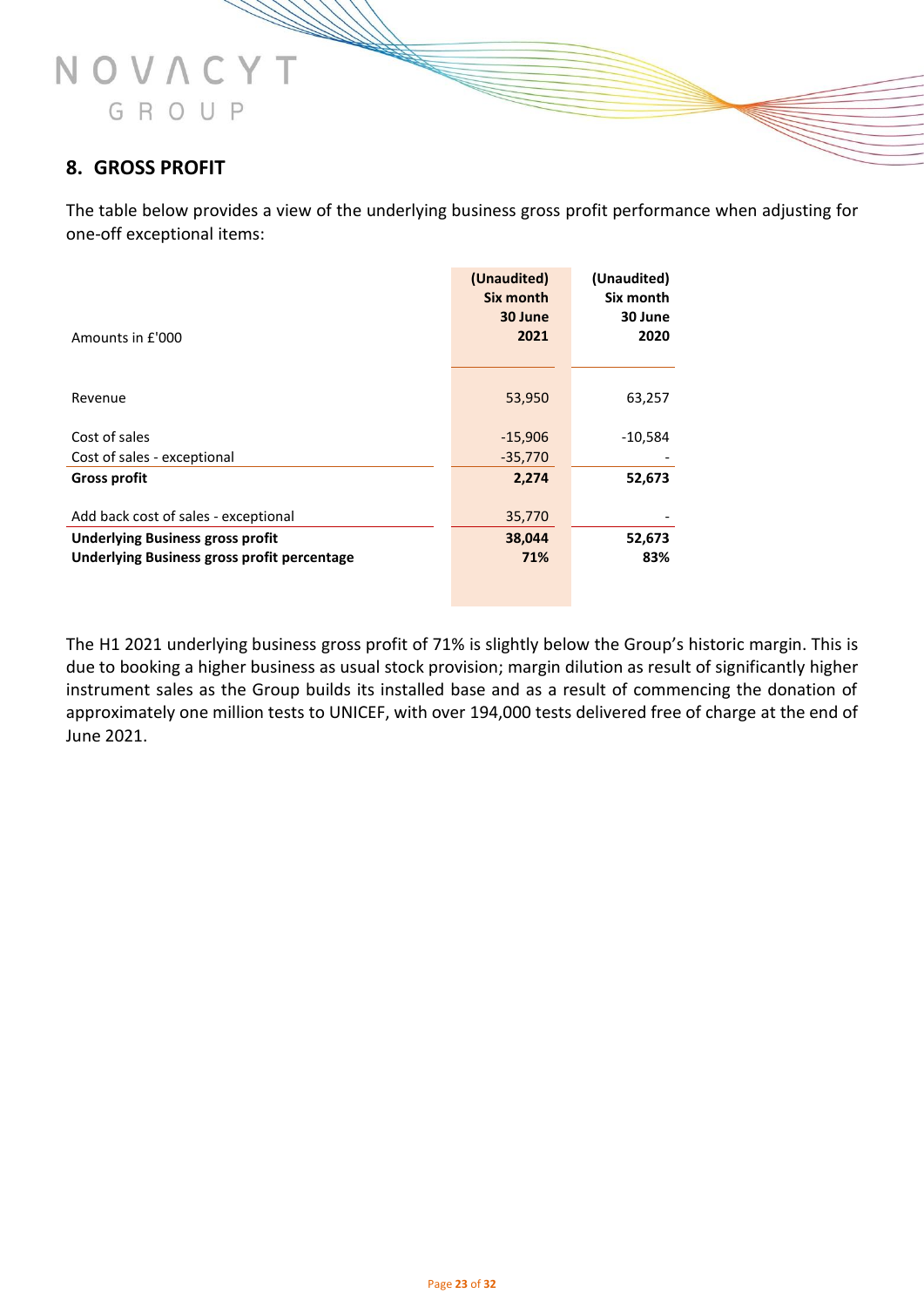### **9. FINANCIAL INCOME AND EXPENSE**

The table below shows financial income and expense:

|                                   | (Unaudited)<br>Six month<br>30 June | (Unaudited)<br>Six month<br>30 June |
|-----------------------------------|-------------------------------------|-------------------------------------|
| Amounts in £'000                  | 2021                                | 2020                                |
| Financial foreign exchange gains  | 211                                 | 29                                  |
| Discount of financial instruments | 6                                   | 47                                  |
| Other financial income            | 16                                  |                                     |
| <b>Total financial income</b>     | 233                                 | 76                                  |
|                                   |                                     |                                     |
| Interest on IFRS 16 liabilities   | $-105$                              | $-107$                              |
| Interest on loans                 |                                     | $-1,417$                            |
| Financial foreign exchange losses | $-1,596$                            | $-100$                              |
| Other financial expense           | $-72$                               | $-378$                              |
| <b>Total financial expense</b>    | $-1,773$                            | $-2,002$                            |

#### **Financial Expense:**

#### *Interest on loans*

The decrease in loan interest from June 2020 is due to the settlement of all outstanding debts, predominantly the €5,000,000 Harbert European Growth Capital bond and its associated interest charges, in H1 2020.

#### *Financial foreign exchange losses*

Financial foreign exchanges losses in H1 2021 are driven by revaluations of the LTIP and bank and intercompany accounts held in foreign currencies.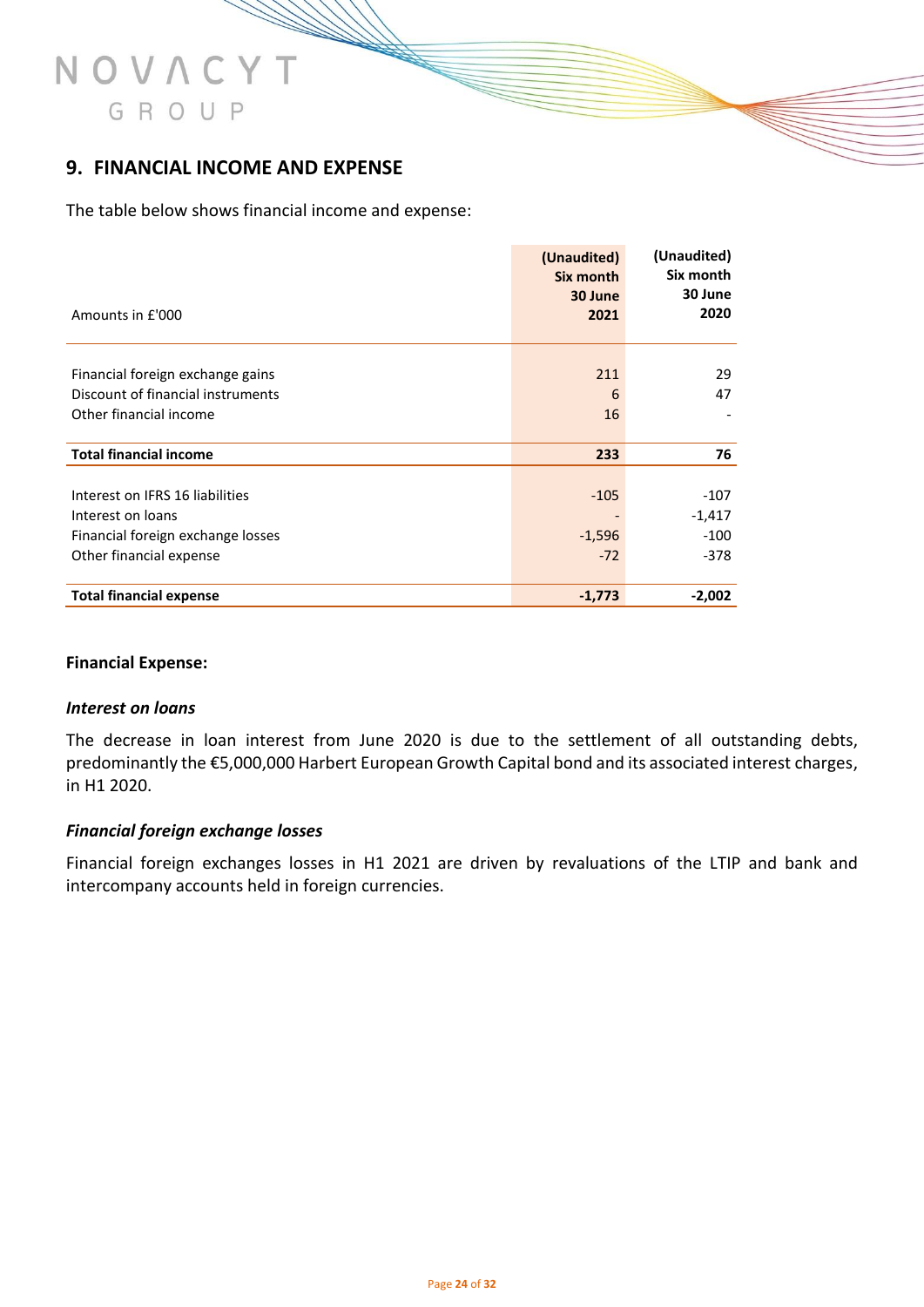## **10.INCOME TAX**

NOVACYT

GROUP

The standard rate of corporation tax applied to reported profit is 26.5%, which is the tax rate applicable to Novacyt S.A. in France for the financial year 2021. It was 28.0% for the year 2020.

Taxation for other jurisdictions (mainly the UK) is calculated at the rates prevailing in the respective jurisdictions.

| Amounts in '000 £                                          | (Unaudited)<br>Six month<br>30 June<br>2021 | (Unaudited)<br>Six month<br>30 June<br>2020 |
|------------------------------------------------------------|---------------------------------------------|---------------------------------------------|
| <b>Current tax expense</b><br>Current year income/(charge) | 3,201                                       | $-5,179$                                    |
| Deferred tax expense<br>Deferred tax                       | $-735$                                      |                                             |
| Total income tax income/(expense) in the income statement  | 2,466                                       | $-5,179$                                    |

The credit/(charge) for the period can be reconciled to the (loss)/profit before tax as follows:

|                                                                                | (Unaudited)<br>Six month<br>30 June | (Unaudited)<br>Six month<br>30 June |
|--------------------------------------------------------------------------------|-------------------------------------|-------------------------------------|
| Amounts in £'000                                                               | 2021                                | 2020                                |
| (Loss)/profit before tax on continuing operations                              | $-15,141$                           | 40,310                              |
| Tax at the French corporation tax rate (2021: 26.5%, 2020: 28.0%)              | 4,013                               | $-11,287$                           |
| Effect of different tax rates of subsidiaries operating in other jurisdictions | $-987$                              | 4,098                               |
| Effect of non-deductible expenses and non-taxable income                       | $-39$                               | -88                                 |
| Effect of utilisation of tax losses not previously recognised                  |                                     | 213                                 |
| Change in unrecognised deferred tax assets                                     | $-524$                              | $-1,407$                            |
| Research tax expenditure enhancement                                           |                                     | 78                                  |
| Patent box relief                                                              |                                     | 3,219                               |
| Other adjustments                                                              | 3                                   | -5                                  |
| Total tax income/(expense) for the period                                      | 2,466                               | -5,179                              |

#### **Matters affecting the tax charge**

During 2020, Novacyt applied for a number of patents for technology it developed during the period. Patents can take several years to be granted, if at all, and at the reporting date, all the patents were still going through the process for approval. If one or more of the patents ultimately are granted then the Group hopes to be able to benefit from the UK Patent Box regime, which is a special low corporate tax rate used by several countries to incentivise research and development by taxing revenues from patented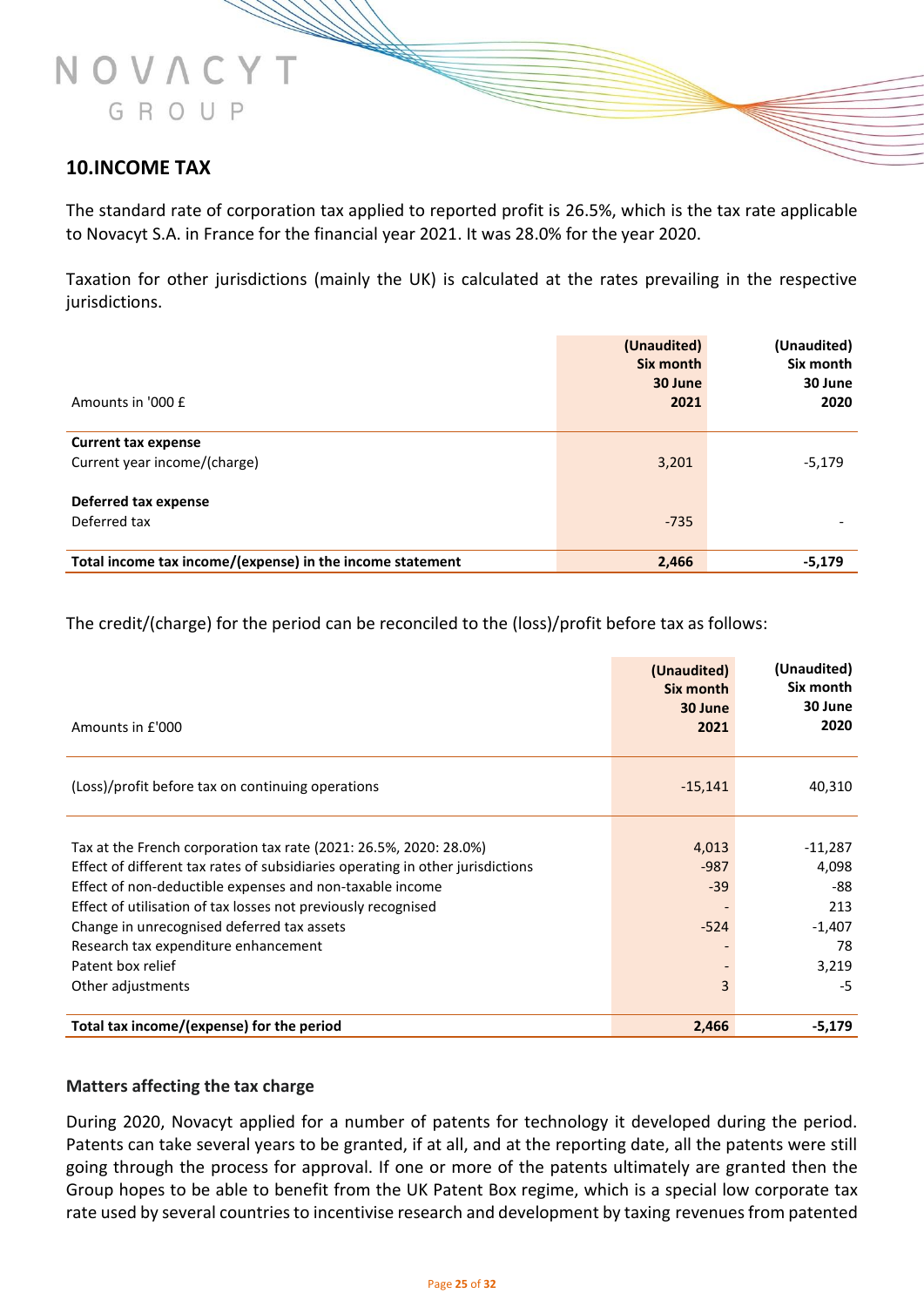

products differently from other revenues. Subject to a number of adjustments, the effective rate of tax on profits derived from the sale of products subject to patents is close to 10% rather than the current UK corporation tax rate of 19% (due to rise to 25% in 2023). The Patent Box rate can only be claimed once a patent has been granted, although the benefit can be backdated to the time at which the patent was applied for, and so this is not reflected in the interim accounts. The H1 2020 estimated patent box tax relief of £3,219,000 was reversed in the full year 2020 accounts and a revised figure will be booked once/if patents are granted.

The corporation tax liability of £15,116,000 at 31 December 2020 was paid in January 2021.

### **11.PROFIT/LOSS PER SHARE**

The profit or loss per share is calculated based on the weighted average number of shares outstanding during the period. The diluted profit or loss per share is calculated based on the weighted average number of shares outstanding and the number of shares issuable as a result of the conversion of dilutive financial instruments. At June 2021 there are no outstanding dilutive instruments.

| Amounts in £'000                                        | (Unaudited)<br>Six month<br>30 June<br>2021 | (Unaudited)<br>Six month<br>30 June<br>2020 |
|---------------------------------------------------------|---------------------------------------------|---------------------------------------------|
| Net (loss)/profit attributable to owners of the Company | $-12,675$                                   | 35,131                                      |
| Impact of dilutive instruments                          |                                             |                                             |
| Net (loss)/profit attributable to owners of the Company | $-12,675$                                   | 35,131                                      |
|                                                         |                                             |                                             |
| Weighted average number of shares                       | 70,626,248                                  | 65,721,150                                  |
| Impact of dilutive instruments                          |                                             |                                             |
| Weighted average number of diluted shares               | 70,626,248                                  | 65,721,150                                  |
|                                                         |                                             |                                             |
| (Loss)/profit per share (£)                             | $-0.18$                                     | 0.53                                        |
| Diluted (loss)/profit per share (£)                     | $-0.18$                                     | 0.53                                        |
|                                                         |                                             |                                             |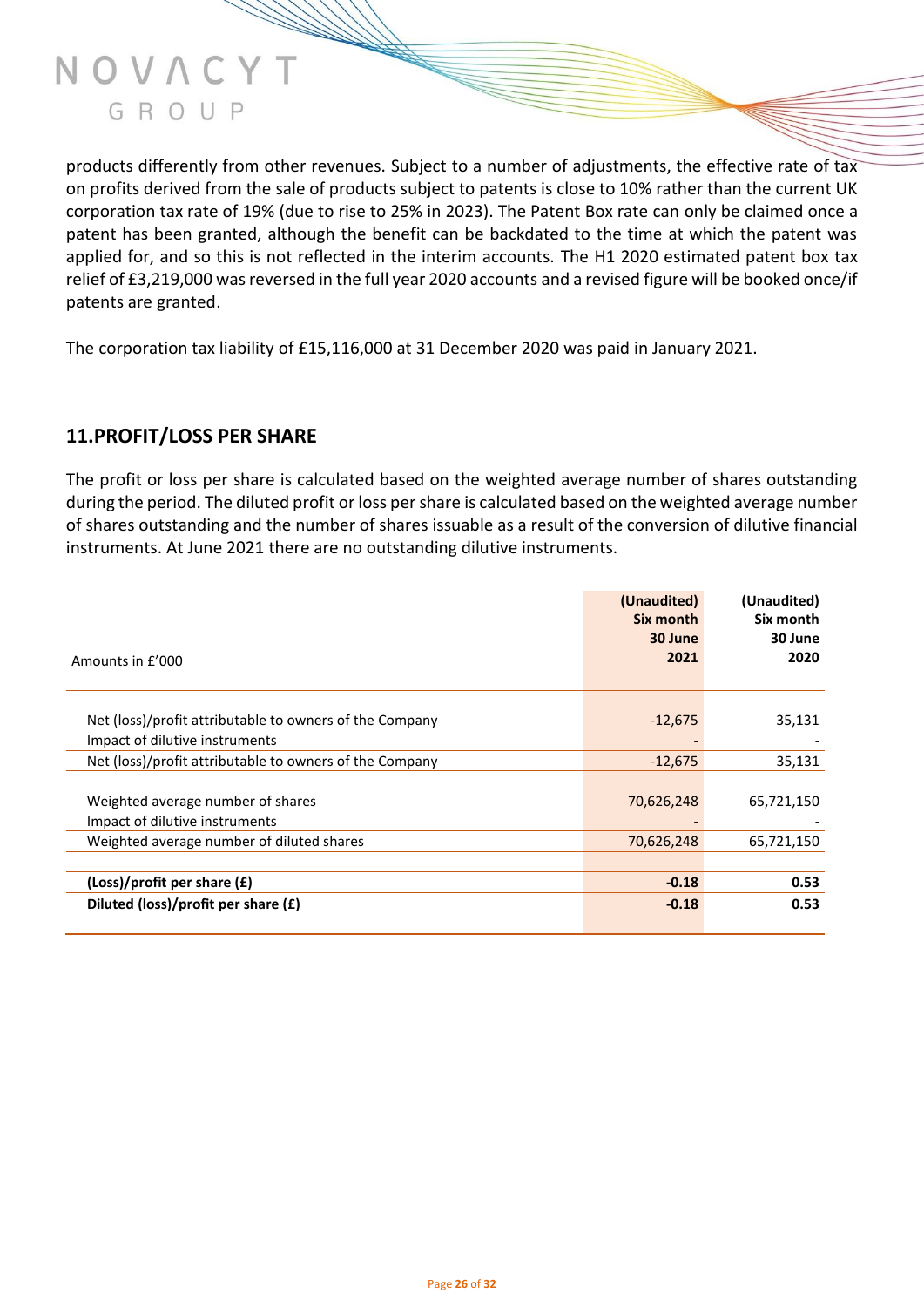## **12.INVENTORIES AND WORK IN PROGRESS**

The table below shows inventories and work in progress:

| Amounts in £'000                       | (Unaudited)<br>Six month<br>30 June<br>2021 | (Audited)<br>Year ended<br>31 December<br>2020 |
|----------------------------------------|---------------------------------------------|------------------------------------------------|
|                                        |                                             |                                                |
| Raw materials                          | 21,508                                      | 14,406                                         |
| Work in progress                       | 11,558                                      | 8,999                                          |
| Finished goods                         | 13,503                                      | 9,550                                          |
| Stock provisions                       | $-31,442$                                   | $-3,067$                                       |
|                                        |                                             |                                                |
| Total inventories and work in progress | 15,127                                      | 29,888                                         |

Gross inventory has increased significantly since the year end. This inventory build was the Group's direct response to support the UK Government's call for UK manufacturers to build manufacturing capacity and supply chain flexibility in response to the COVID-19 pandemic and was based on likely demand indicated by the DHSC. As such, the stock provision has increased to £31,442,000 at 30 June 2021 of which £26,098,000 relates to not securing additional contracts with the DHSC and £5,344,000 relates to the usual ongoing operations of the business. The Group will continue to look for ways to use this inventory.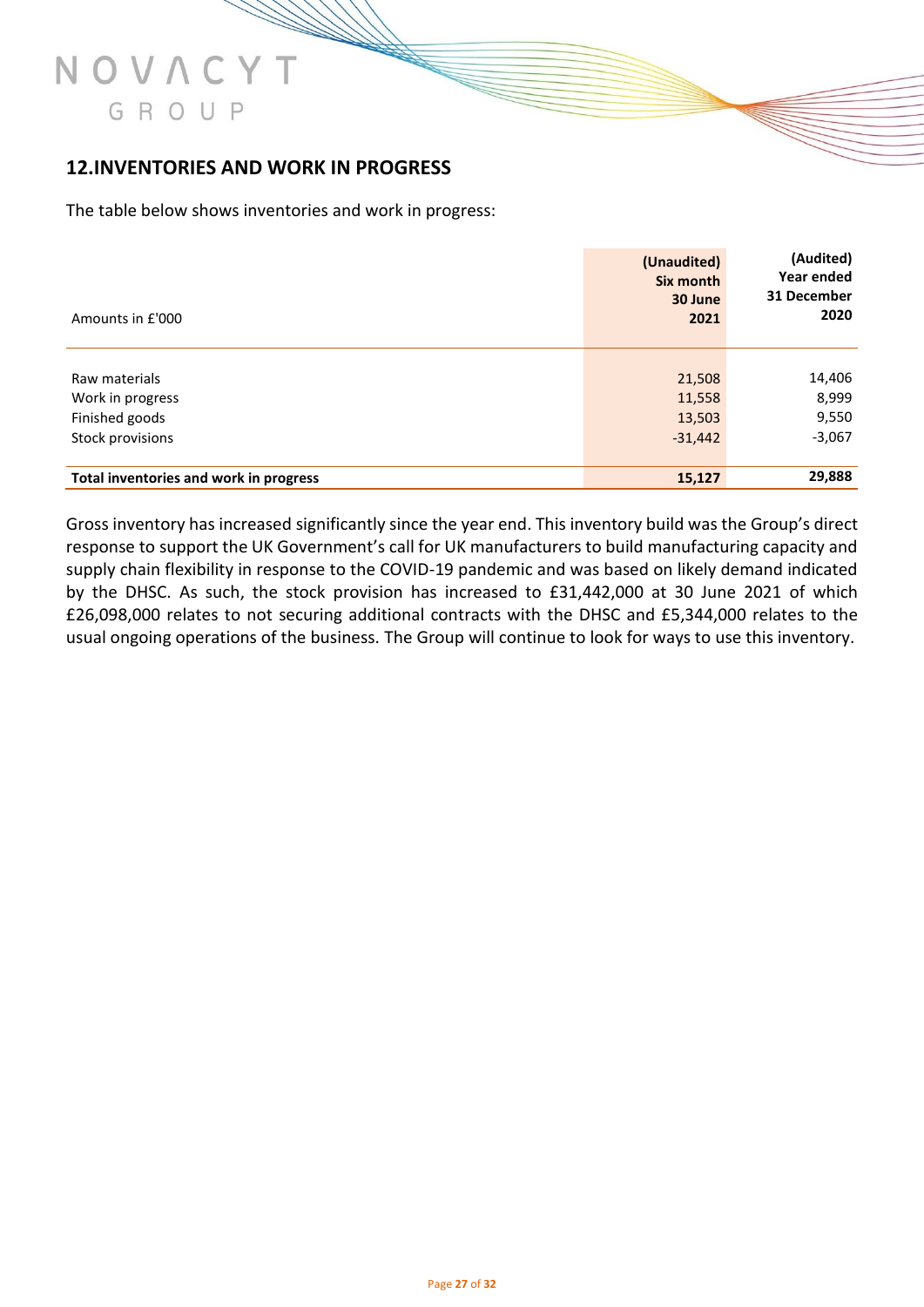## **13.TRADE AND OTHER RECEIVABLES**

The table below shows trade and other receivables:

|                                          | (Unaudited)<br>Six month | (Audited)<br>Year ended |
|------------------------------------------|--------------------------|-------------------------|
| Amounts in £'000                         | 30 June<br>2021          | 31 December<br>2020     |
|                                          |                          |                         |
| Trade and other receivables              | 32,452                   | 79,341                  |
| Estimated credit loss provision          | $-246$                   | $-160$                  |
| Tax receivables - Value Added Tax        | 8,262                    | 343                     |
| Receivables on sale of businesses        | 67                       | 67                      |
| Other receivables                        | 35                       | 1                       |
|                                          |                          |                         |
| <b>Total trade and other receivables</b> | 40,570                   | 79,592                  |

The main driver for the reduction in the trade receivables balance is a £47,927,000 receipt from the DHSC clearing a 2020 invoice. The current trade receivables balance includes a £23,957,000 unpaid DHSC invoice raised in 2020 in respect of products delivered during 2020 that remains unpaid at the date of signing the interim accounts, recovery of the invoice is dependent on the outcome of the contract dispute.

During the first half of 2021, £49,034,000 (including VAT) of product and services were delivered and invoiced to the DHSC and has now been included as part of the ongoing dispute. As these sales have not been recognised in accordance with IFRS 15, the revenue, trade receivable and VAT element of the transactions have been reversed. This accounting treatment does not change the Group's legal position or rights in relation to the dispute with the DHSC and the Group believes it has strong grounds to assert its contractual rights.

The 'Tax receivables – Value Added Tax' balance of £8,262,000 mainly relates to VAT paid in the UK on sales invoices in dispute with the DHSC. As these sales have not been recognised in accordance with IFRS 15, the revenue, trade receivable and VAT element of the transactions have been reversed, resulting in a VAT debtor balance.

Trade receivables balances are due within one year. Once an invoice is more than 90 days overdue, it is deemed more likely to default and as such, these invoices have been provided for in full as part of an expected credit loss model, except where management have reviewed and judged otherwise.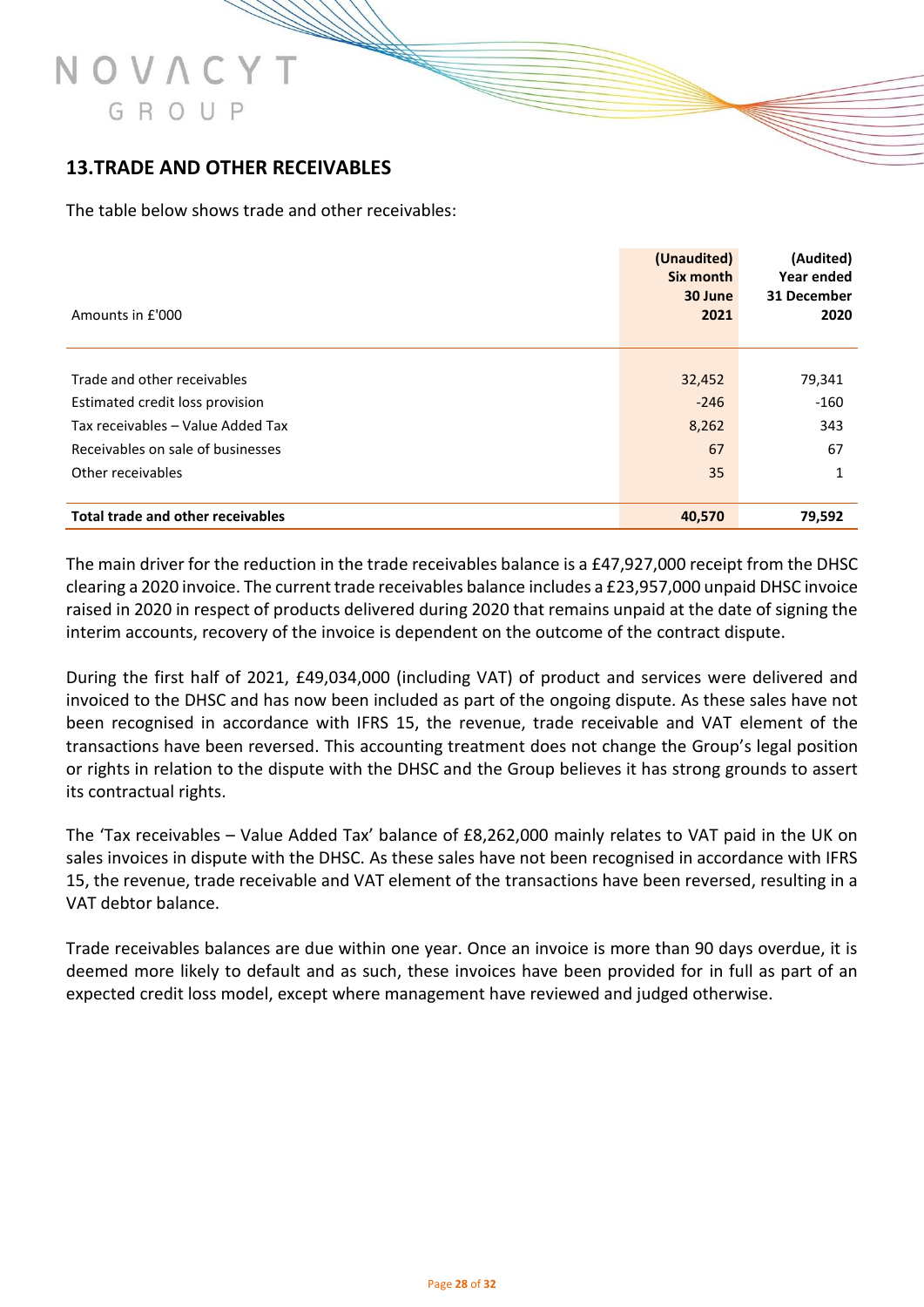# GROUP

NOVACYT

# **14.TAX RECEIVABLES**

There are three key items that make up the corporation tax receivable balance of £17,725,000. A £4,346,000 overpayment of corporation tax in relation to 2020 and an overpayment of £9,976,000 in relation to 2021, as a result of the late impact the DHSC contract dispute had on the financial results after payments had been made. The final element of £3,201,000 relates to H1 2021 losses that can be carried back to be offset against 2020 taxable profits.

### **15.PROVISIONS**

The table below shows the nature of and change in provisions for risks and charges for the period from 1 January 2021 to 30 June 2021:

| Amounts in £'000                                            | (Audited)<br>At 1 January<br>2021 | Increase                 | <b>Reduction</b>              | <b>Unwinding</b><br>discount                         | Change in<br>exchange<br>rates   | (Unaudited)<br>At 30 June<br>2021 |
|-------------------------------------------------------------|-----------------------------------|--------------------------|-------------------------------|------------------------------------------------------|----------------------------------|-----------------------------------|
| Provisions for restoration of<br>premises                   | 242                               | 4                        | $-70$                         | 5                                                    | $\overline{\phantom{a}}$         | 181                               |
| <b>Provisions long-term</b>                                 | 242                               | 4                        | -70                           | 5                                                    |                                  | 181                               |
| Provision for litigation<br>Provisions for product warranty | 68<br>19,788                      | $\overline{\phantom{0}}$ | $\overline{\phantom{a}}$<br>- | $\overline{\phantom{a}}$<br>$\overline{\phantom{a}}$ | $-4$<br>$\overline{\phantom{a}}$ | 64<br>19,788                      |
| <b>Provisions short-term</b>                                | 19,856                            | $\blacksquare$           | ۰                             | $\blacksquare$                                       | -4                               | 19,852                            |

Management have assessed the product warranty claim provision held at 31 December 2020 and deem it to still be appropriate as at 30 June 2021. This predominantly relates to the ongoing contract dispute with the DHSC as detailed in Note 20.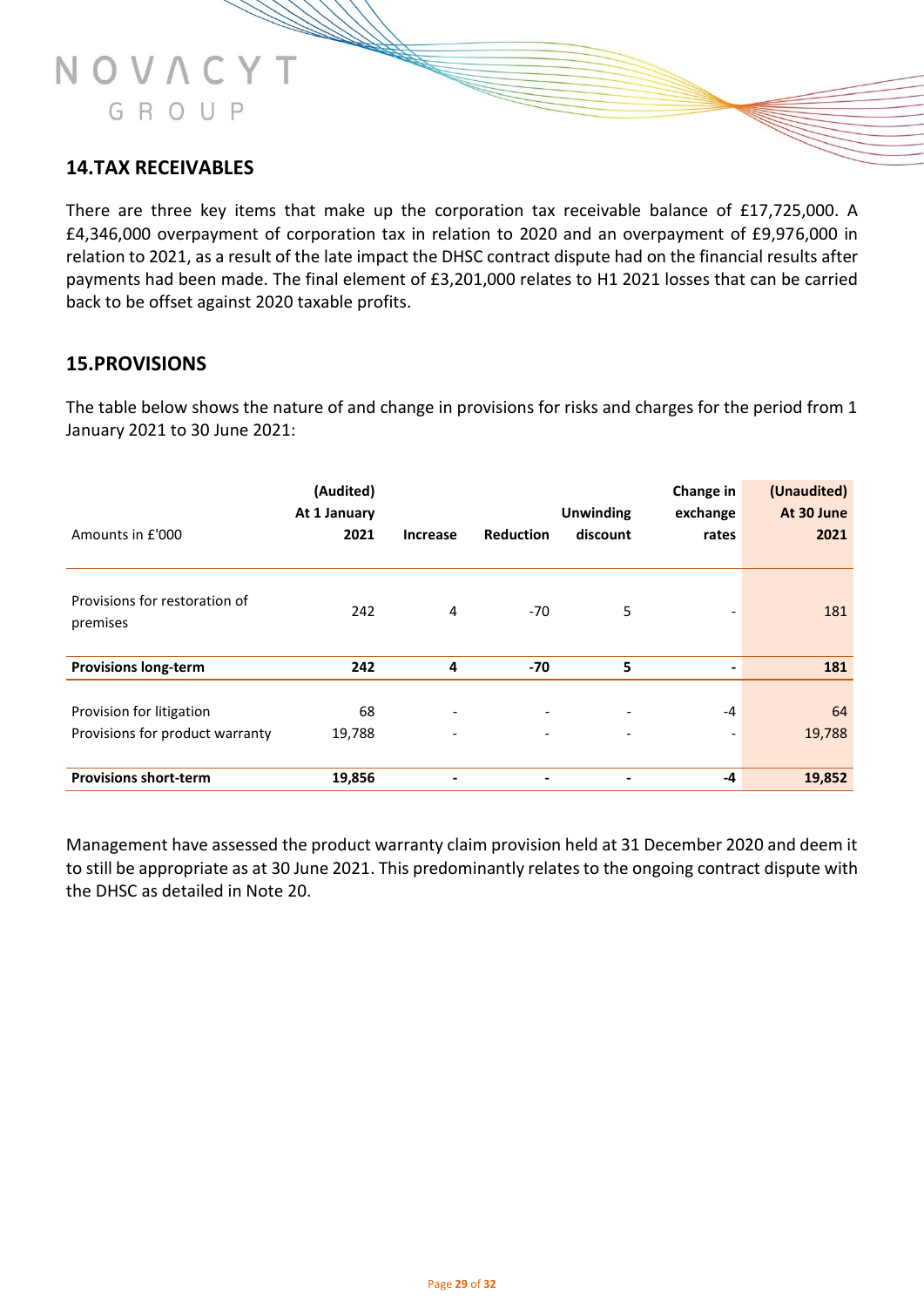### **16.TRADE AND OTHER LIABILITIES**

|                                          | (Unaudited) | (Audited)   |
|------------------------------------------|-------------|-------------|
|                                          | Six month   | Year ended  |
|                                          | 30 June     | 31 December |
| Amounts in £'000                         | 2021        | 2020        |
|                                          |             |             |
|                                          |             |             |
| Trade payables                           | 1,587       | 5,228       |
| Accrued invoices                         | 4,602       | 8,016       |
| Social security liabilities              | 884         | 1,082       |
| Tax liabilities - Value Added Tax        | 139         | 16,831      |
| Other liabilities                        | 5,614       | 5,627       |
|                                          |             |             |
| <b>Total trade and other liabilities</b> | 12,826      | 36,784      |

Trade payables and accrued invoices have fallen in line with reduced sales in Q2 2021 versus Q4 2020.

The closing 2020 Tax liability - Value Added Tax balance predominantly relates to UK VAT payable to HMRC covering the months of November and December 2020. This was paid in Q1 2021.

The other liabilities balance relates to the second tranche of the LTIP payment that is due to be paid in November 2021.

### **17.SHARE CAPITAL**

| (Audited) At 31 December 2020 | Amount of<br>share<br>capital in<br>£'000<br>4,053 | Amount of<br>share<br>capital in<br>€'000<br>4,708 | Unit value<br>per share<br>in €<br>0.07 | Number of<br>shares<br>issued<br>70,626,248 |
|-------------------------------|----------------------------------------------------|----------------------------------------------------|-----------------------------------------|---------------------------------------------|
|                               |                                                    |                                                    |                                         |                                             |
| (Unaudited) At 30 June 2021   | 4,053                                              | 4,708                                              | 0.07                                    | 70,626,248                                  |

As of 31 December 2020, the Company's share capital of €4,708,416.54 was divided into 70,626,248 shares with a par value of 1/15th of a Euro each.

As of 30 June 2021, the Company's share capital of €4,708,416.54 was divided into 70,626,248 shares with a par value of 1/15th of a Euro each.

The Company's share capital consists of one class of share. All outstanding shares have been subscribed, called and paid.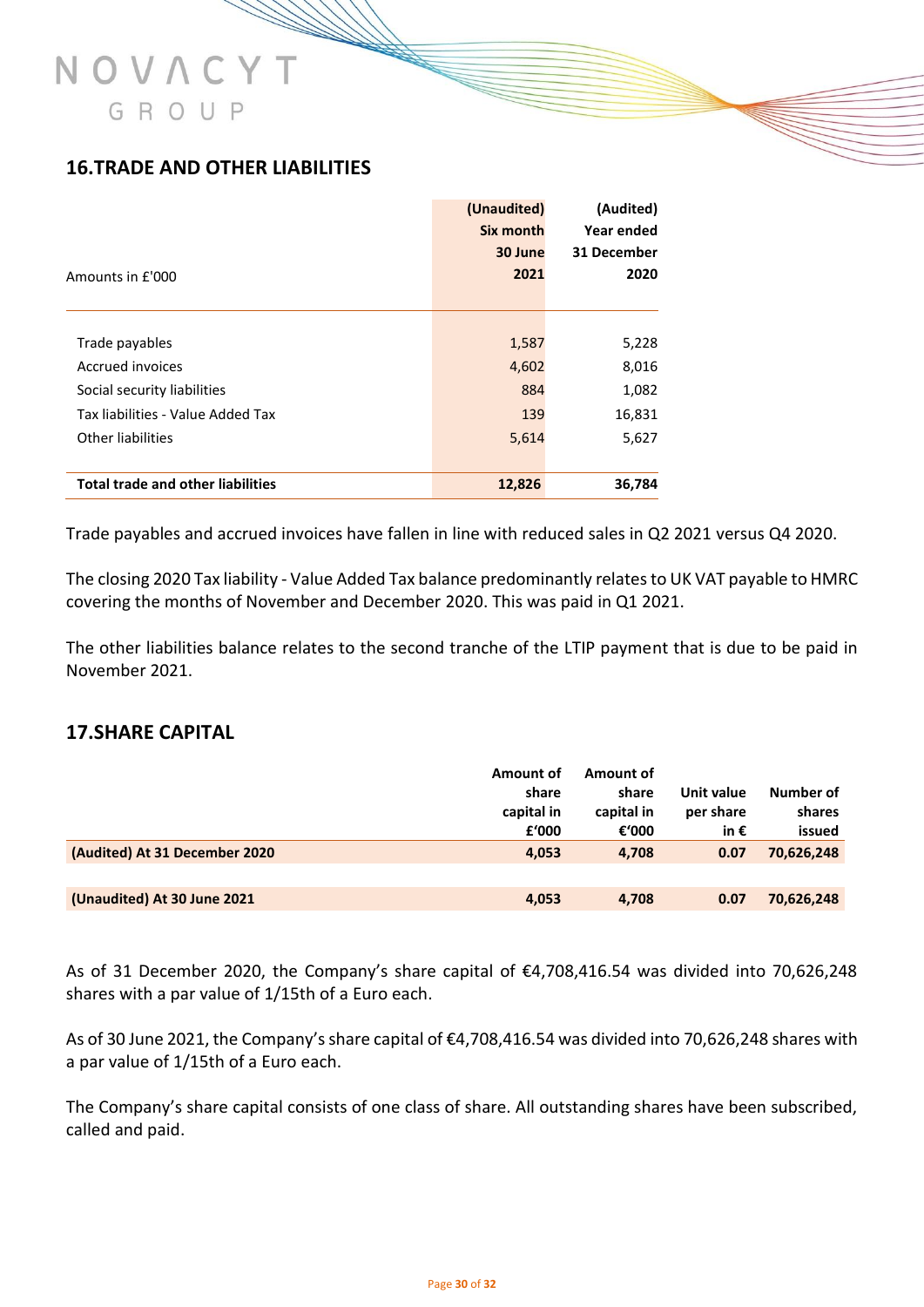## **18.NOTES TO THE CASH FLOW STATEMENT**

|                                                            | (Unaudited)      | (Unaudited) |
|------------------------------------------------------------|------------------|-------------|
|                                                            | <b>Six month</b> | Six month   |
|                                                            | 30 June          | 30 June     |
| Amounts in £'000                                           | 2021             | 2020        |
| (Loss)/profit for the period                               | $-12,675$        | 35,131      |
| <b>Adjustments for:</b>                                    |                  |             |
| Depreciation, amortisation, impairment loss and provisions | 938              | 784         |
| Management long-term incentive plan                        |                  | 3,648       |
| (Increase)/decrease of fair value                          |                  | $-79$       |
| Losses/(gains) on disposal of assets                       | 35               | 145         |
| Income tax (credit)/charge                                 | $-2,673$         | 5,178       |
| Other non-cash movements                                   | $-7$             | -47         |
| Operating cash flows before movements of working capital   | $-14,382$        | 44,760      |
| (Increase)/decrease in inventories (*)                     | 14,760           | $-12,032$   |
| (Increase)/decrease in receivables                         | 40,396           | $-24,768$   |
| Increase/(decrease) in payables                            | $-23,596$        | 11,584      |
| Cash from/(used in) operations                             | 17,178           | 19,544      |
| Income taxes (paid)/received                               | $-29,447$        | 3           |
| <b>Finance costs</b>                                       | 90               | 1,957       |
| Net cash (used in)/from operating activities               | $-12,179$        | 21,504      |

(\*) The variation of the inventories value results from the following movements:

|                                                 | (Unaudited) | (Unaudited) |
|-------------------------------------------------|-------------|-------------|
|                                                 | Six month   | Six month   |
|                                                 | 30 June     | 30 June     |
| Amounts in £'000                                | 2021        | 2020        |
|                                                 |             |             |
|                                                 |             |             |
| Increase in the gross value of inventory        | $-13,615$   | $-12,130$   |
| Increase in the stock provision                 | 28,375      | 98          |
| Total variation of the net value of inventories | 14,760      | $-12,032$   |

The details for the increase in the stock provision are covered in Notes 6, 7 and 12.